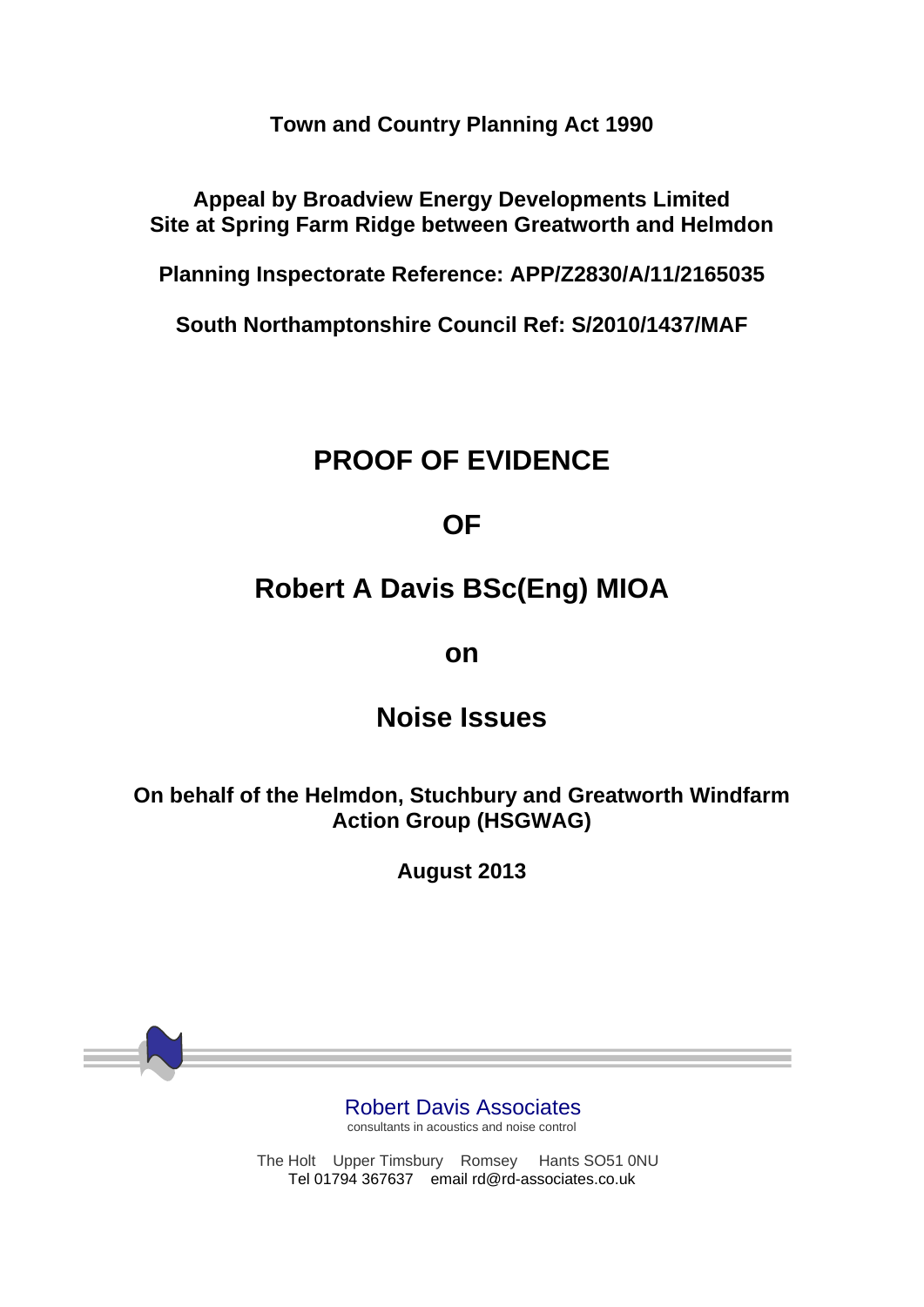#### **Qualifications and Experience**

I hold the degree of Bachelor of Science in Engineering from the University of Southampton, and I am a member of the Institute of Acoustics. I have worked in the fields of acoustics and noise control since 1968, and as an acoustics consultant since 1971. I have carried out assessments of environmental noise from existing and proposed industrial sites at numerous locations throughout the UK, and I have presented evidence on these matters in Court and at Public Inquiries.

From 1990-2001 I was Technical Manager of ISVR Consultancy Services (now ISVR Consulting), a consultancy unit within the Institute of Sound and Vibration Research at Southampton University. The Institute is recognised internationally as a centre for teaching, research and consultancy in most aspects of acoustics, noise and vibration. I represented the Institute on British Standards Committees concerned with the measurement and assessment of noise. I left the Institute in 2001 to set up my own practice. I also continue to work with ISVR as an Associate Consultant.

I have experience of the prediction and assessment of noise from wind farms through involvement in research programmes carried out by ISVR and from the assessment of the noise impact of proposed wind farms on specific sites. I have advised local authorities and residents' groups on the prediction and assessment of noise from approximately 40 proposed UK wind turbine installations and I have presented technical evidence on noise at a number of Public Inquiries relating to wind farm planning applications.

I was a member of the Noise Working Group assembled by the DTI in 2006 to review the results of recent research into the causes of complaints from wind farm neighbours about low-frequency noise effects. I am a member of a team of consultants and Universities currently carrying out a research project to investigate amplitude modulation of noise from wind turbines. This project is funded by Renewable UK (previously the British Wind Energy Association).

I am also a member of the Working Group formed by the Institute of Acoustics, at the request of the Department of Energy and Climate Change, to produce a Good Practice Guide for the assessment of wind turbine noise. This guide was published in May 2013 and has since been endorsed by DECC and by DCLG as being supplementary to other guidance referred to in policy documents.

#### **Declaration**

The evidence which I have prepared and provide for this Appeal is true and I confirm that the opinions expressed are my true and professional opinions.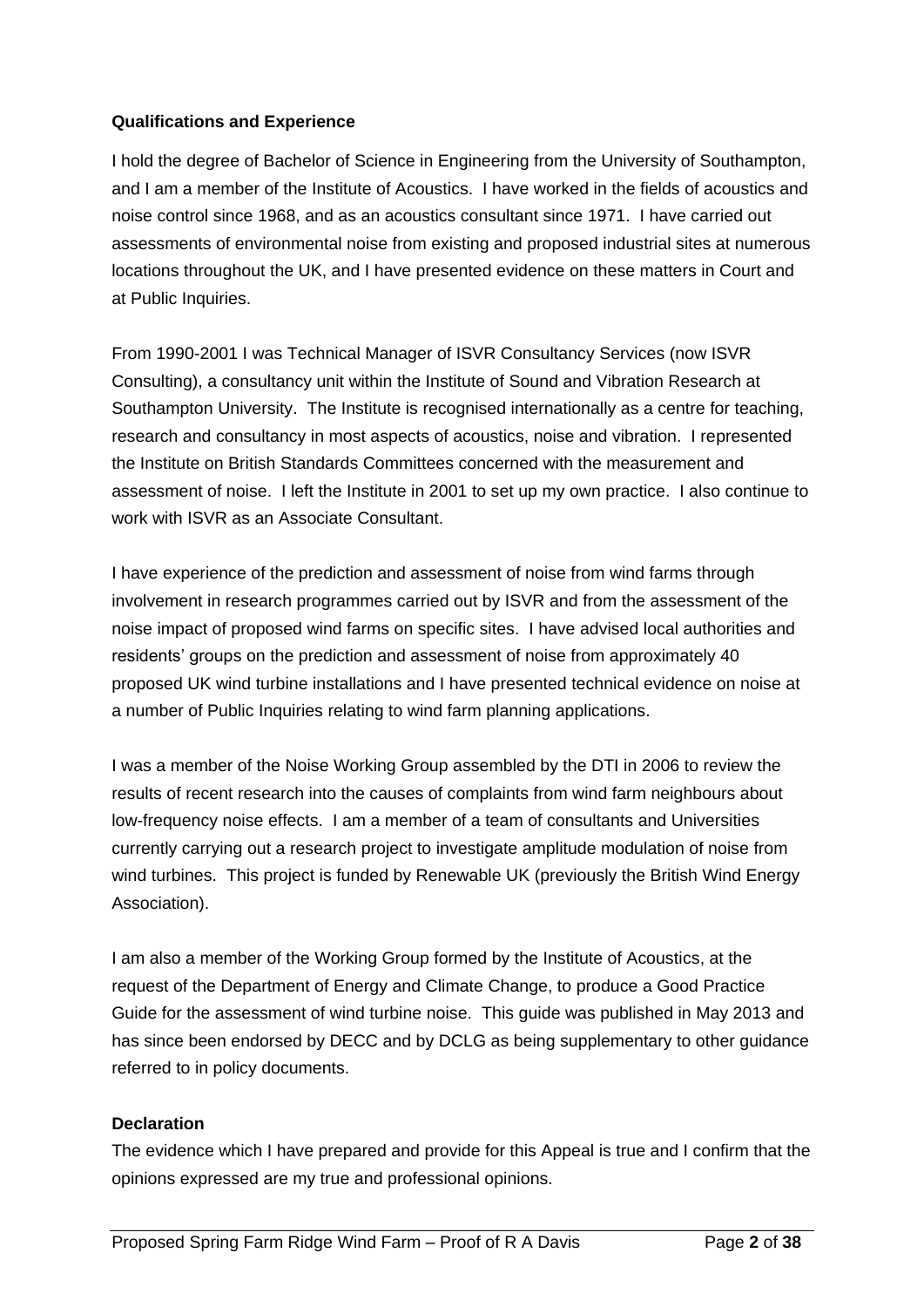## **1 Introduction**

- 1.1 Broadview Energy Developments Limited applied to South Northamptonshire Council in October 2010 to install five wind turbines on the site at Spring Farm Ridge near Helmdon. The Council refused planning permission but an appeal by Broadview was allowed at an inquiry in May 2012. The appeal decision was quashed following a High Court hearing on 5 December 2012 and the appeal is to be reheard.
- 1.2 I have been requested by residents' group the Helmdon, Stuchbury and Greatworth Windfarm Action Group (HSGWAG) to carry out an independent assessment of the potential noise impact of the proposed development and to submit evidence on noise to this public inquiry.
- 1.3 I refer to information in (amongst others) the following documents:
	- The Environmental Statement (ES) submitted with the planning application. Section 12 in Volume 2 of the ES presents a noise assessment of the development: this was carried out by TNEI Services Limited on behalf of Broadview. Appendix G in Volume 4 of the ES provides greater detail of the assessment.
	- Further Environmental Information (FEI) submitted in February 2012. Additional information relating to noise was presented in Section 12 of the FEI and associated Appendix E.
	- The Proof of Evidence of Stephen Arnott (TNEI Services) produced at the first appeal in May 2012 and written response to questions.
	- The Decision Letter relating to the first appeal, dated 12 July 2012
	- The High Court judgment (ref [2013] EWHC 11 (ADMIN)) relating to the first appeal, dated 16 January 2013.
	- A supplementary Note entitled *'Review of compliance with the IOA Good Practice Guidance'* by TNEI, dated 7 August 2013
	- Related correspondence.
	- Relevant technical information, planning guidance and other documents in the public domain, including other wind farm appeal decisions.
- 1.4 I am liaising with Stephen Arnott, the Appellant's noise consultant at this appeal, and at the date of this proof I am awaiting responses from Mr Arnott to points I consider need clarification. If these responses or Mr Arnott's evidence to this appeal provide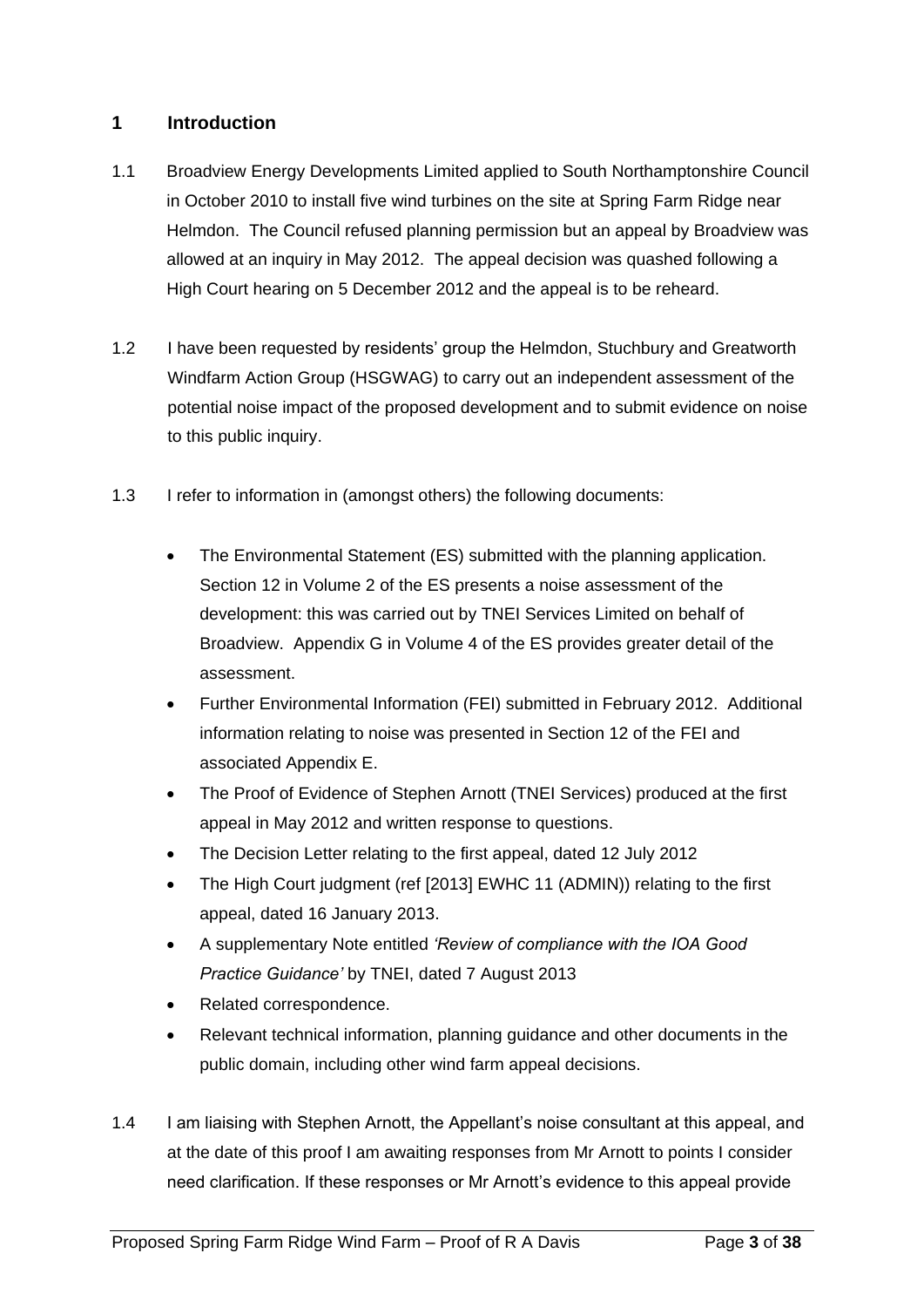information that is additional to, or different from, that in the ES and the documents referred to in 1.3 above, I would need to submit a supplementary proof in respect of such information.

## **2 Format of this Proof**

- *Section 3* provides a brief description of the relevant features of the proposed wind turbines at Spring Farm Ridge, as set out in the ES and FEI.
- **Section 4** summarises relevant national and local policy relating to the assessment of wind farm noise.
- **Section 5** describes the procedure adopted in the assessing wind farm noise at the design stage.
- **Section 6** reviews the sections on noise contained in the ES, FEI and the August 2012 Note.
- *Section 7* sets out my comments on the adequacy of the noise assessment put forward by the Appellant.
- **Section 8** presents my own assessment of the potential noise impact of the development in terms of the effects on local amenity.
- **Section 9** refers to other noise issues not specifically addressed in Section 7
- My overall conclusions are presented in **Section 10**.
- Documents to which I refer are listed in **Section 11**

## **3 Site Description and Proposed Wind Farm Configuration**

- 3.1 The locations of the site, the proposed wind turbines, and dwellings in the vicinity are shown on Figure 5.1 in ES Appendix G. A copy of this figure is attached as my Figure 1. The site is on a ridge, the surrounding land being undulating with some steep-sided valleys, consisting of fields in agricultural use with some small areas of woodland. The local centres of population are the villages of Helmdon to the east, Greatworth to the south west, and Sulgrave to the north west.
- 3.2 There are approximately 40 dwellings within 1km of any of the proposed wind turbine locations, including houses on the west side of Helmdon and the north-east side of Greatworth, the closest separation distance being about 500 metres. The nearest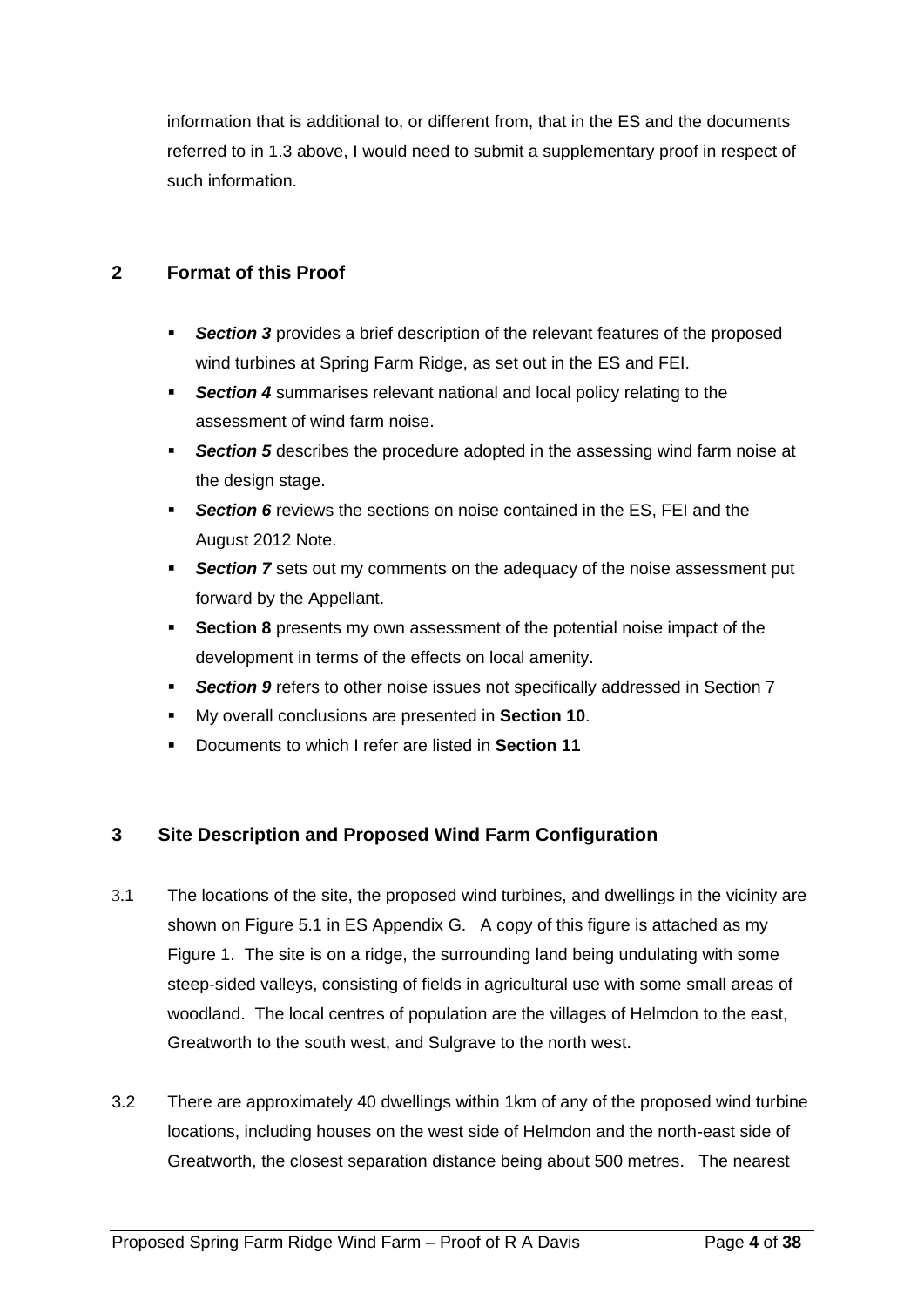main roads are the A43 about 4.5 km to the south east, and the M40 about 9.5 km to the west.

3.3 The application is to erect five wind turbines with a maximum blade tip height of 126 metres. The noise assessment in the ES was based on a typical 'candidate' turbine, the REPower MM92, which has a rated power output of 2.05MW. The TNEI Note of August 2013 introduces a different candidate turbine, the Vestas V90 2.0 MW.

### **4 Relevant Policy and Guidance**

- 4.1 I draw attention to some specific details of policies and guidance that I consider relevant to the issue of noise, and make some comments on my reading of them.
- 4.2 As explained by Mr Muston in his proof of evidence, in the Local Plan Policy G3(D) seeks to ensure that development does not unacceptably harm the amenities of neighbouring properties. Policy S11 in the draft Core Strategy seeks to ensure that there should be no significant adverse impact on the amenity of the area in respect of noise. There is also guidance on noise in the Supplementary Planning Document 'Wind Turbines in the Open Countryside' adopted in December 2010**.**
- 4.3 The overall national planning policy on noise is set out in the National Planning Policy Framework (the NPPF - CD 2.1) published in March 2012. The NPPF states (inter alia) at para.123 that:

"*Planning policies and decisions should aim to:* 

- *avoid noise from giving rise to significant adverse impacts on health and quality of life as a result of new development:"*
- *identify and protect areas of tranquillity which have remained relatively undisturbed by noise and are prized for their recreational and amenity value for this reason"*
- 4.4 At footnote No. 17 on page 22 the NPPF cross-references to the 'impact' sections of National Policy Statement EN-3 (*NPS for Renewable Energy Infrastructure* [CD 2.8]) and EN-1 (*Overarching NPS for Energy* [CD 2.7]). EN-1 (at 5.11.6) states that: *"…operational noise, with respect to human receptors, should be assessed using the principles of the relevant British Standards and other guidance. Further information*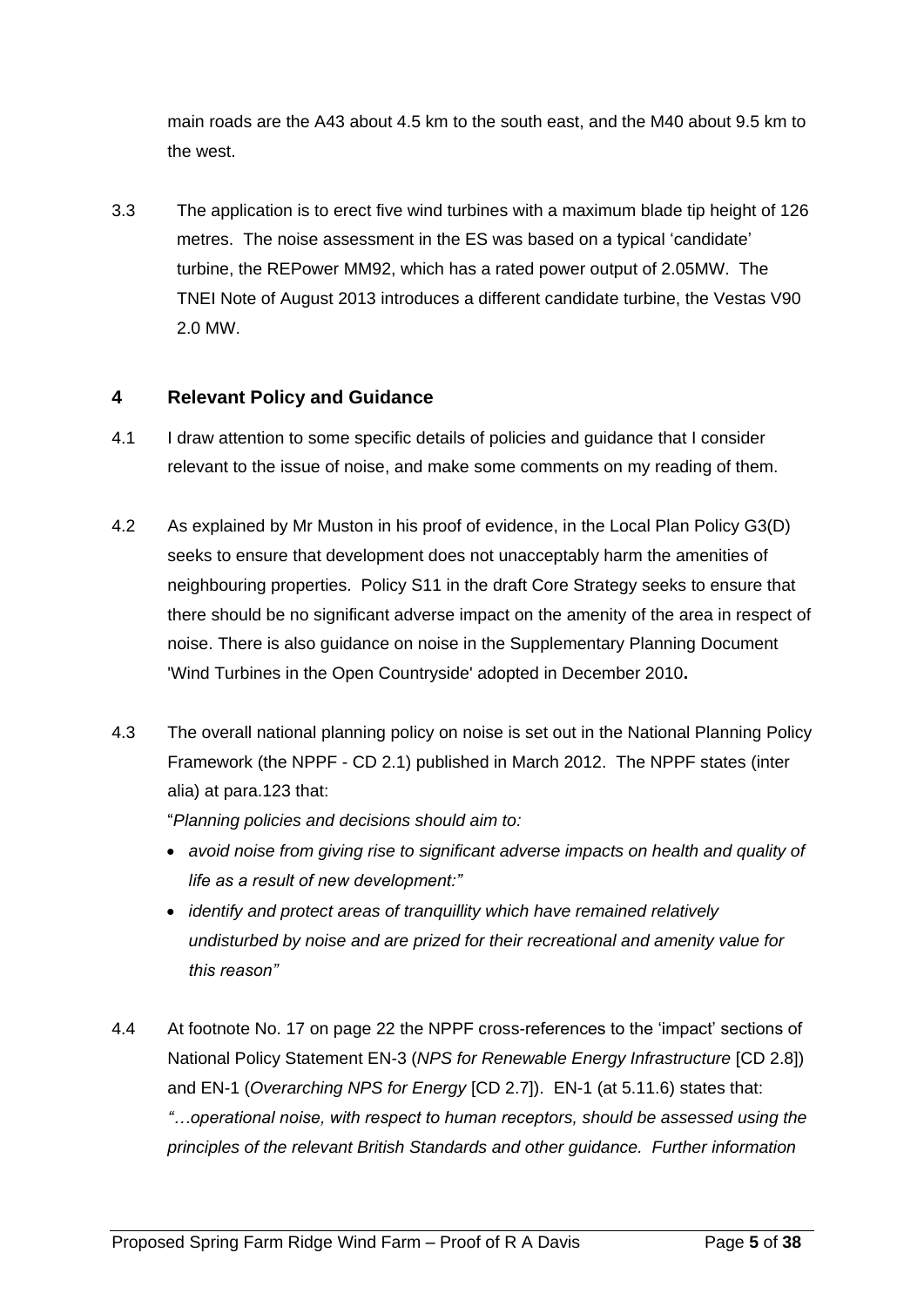*on assessment of particular noise sources may be contained in the technologyspecific NPSs. In particular, for renewables (EN-3)…".*

- 4.4 EN-3 refers to ETSU-R-97 '*The Assessment and Rating of Noise from wind farms* [Reference 2 - CD 9.1]. This document provides a means of defining 'acceptable' noise limits for new wind farm developments. The ETSU-R-97 assessment procedure has been routinely applied by developers in support of wind farm planning applications and was (prior to the NPPF) explicitly referred to in the guidance in PPS22 (now withdrawn).
- 4.5 '*Planning practice guidance for renewable and low carbon energy'* [CD 2.5], issued by the DCLG in July 2013 (effectively replacing the Companion Guide to PPS22) states that …

*"ETSU-R-97 should be used by local planning authorities when assessing and rating noise of wind energy developments".* 

The guidance also endorses the Institute of Acoustics Good Practice Guide (the '*IoA GPG'* [Reference 8 - CD 9.12] as a supplement to ETSU-R-97.

4.6 EN-3 states that (2.7.58):

*" Where the correct methodology has been followed and a wind farm is shown to comply with ETSU-R-97 recommended noise limits, the IPC may conclude that it will give little or no weight to adverse noise impacts from the operation of the wind farm".* 

- 4.7 I observe that the policy statement does not prescribe that demonstration of compliance with the ETSU-R-97 noise limits is the sole 'test' to be applied to a proposed wind farm, when assessing the impact of the resulting noise levels. The words 'may' and 'little' show that compliance with the ETSU 'test' is not to be taken to be the only consideration.
- 4.8 I state at this point that l do not consider that ETSU-R-97 alone necessarily provides an adequate basis for assessing the impact of noise from a wind farm on a local population, particularly in rural areas where the existing background noise levels can be very low, particularly at night. I consider that in such cases it is appropriate to refer additionally to other standards and criteria to enable the potential noise impact of a proposed wind farm to be fully assessed. Although EN-3 and the latest DCLG Guidance [CD 2.5] state that ETSU-R-97 should be used for the assessment and rating of wind farm noise, neither document states that ETSU-R-97 should be used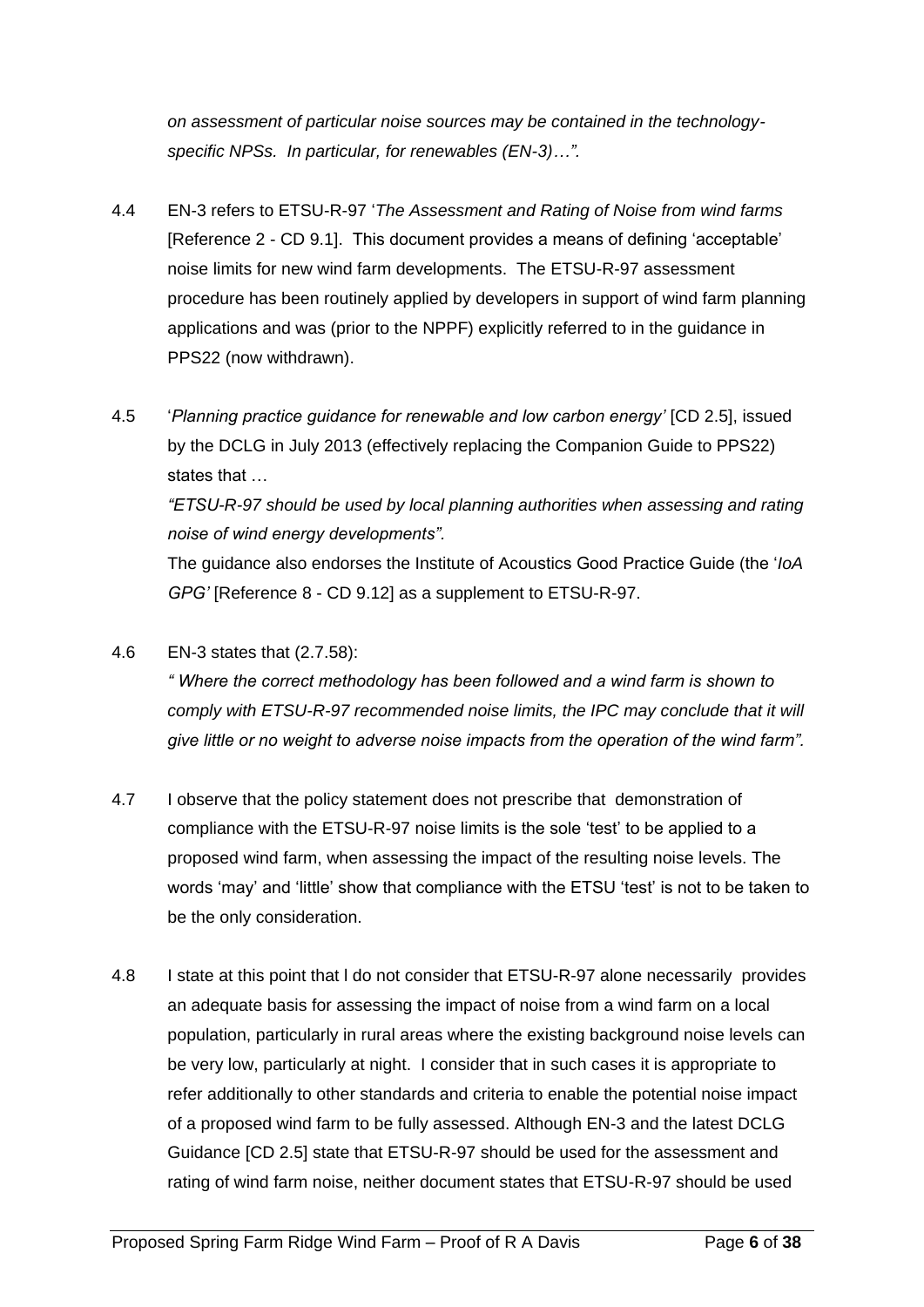solely, and neither precludes the application of additional guidance and criteria. Inspectors at some Planning Appeals have accepted the case for applying ETSU-R-97 flexibly and making use of additional standards and criteria for assessing noise impact. I discuss this issue in Section 7 of this proof.

#### **5 Approach to Noise Assessment**

#### *Construction noise*

- 5.1 Noise affecting the local area will be generated by the use of plant and machinery and by vehicle movements during the construction and decommissioning of a wind farm. The FEI provides a detailed assessment of construction noise in Appendix E. I have no criticism of this assessment, or of the absence of an assessment of decommissioning noise: such an assessment would necessarily be speculative because the working methods likely to be adopted 25-30 years hence cannot be anticipated.
- 5.2 I consider that construction and decommissioning noise could be controlled to acceptable levels by means of measures such as a requirement to adhere to an approved Construction Management Plan. Noise during these phases can be dealt with by means of a Condition referring to such a Plan, and should not present an obstacle to granting planning permission. Therefore my evidence is concerned only with the noise from operating wind turbines.

#### *Terminology – Units for Noise Measurement and Assessment*

5.3 Technical terms relating to the measurement of noise are explained in Appendix1 to this proof. It is standard practice to assess the impact of wind farm noise on the basis of noise levels measured on the  $dB(A)$  scale, using the noise metric  $L_{A90}$  – the noise level exceeded for 90% of the time. There has been considerable publicity, particularly in the form of material on internet sites, concerning the effects of lowfrequency noise and infrasound and ground-borne vibration. It has been suggested that wind turbines can generate levels of low-frequency noise and infrasound, or vibration, that can have direct adverse health effects, and that these factors are not adequately assessed by dB(A) measurements. This is an area of legitimate public concern, but there is no general, scientifically-informed agreement that such effects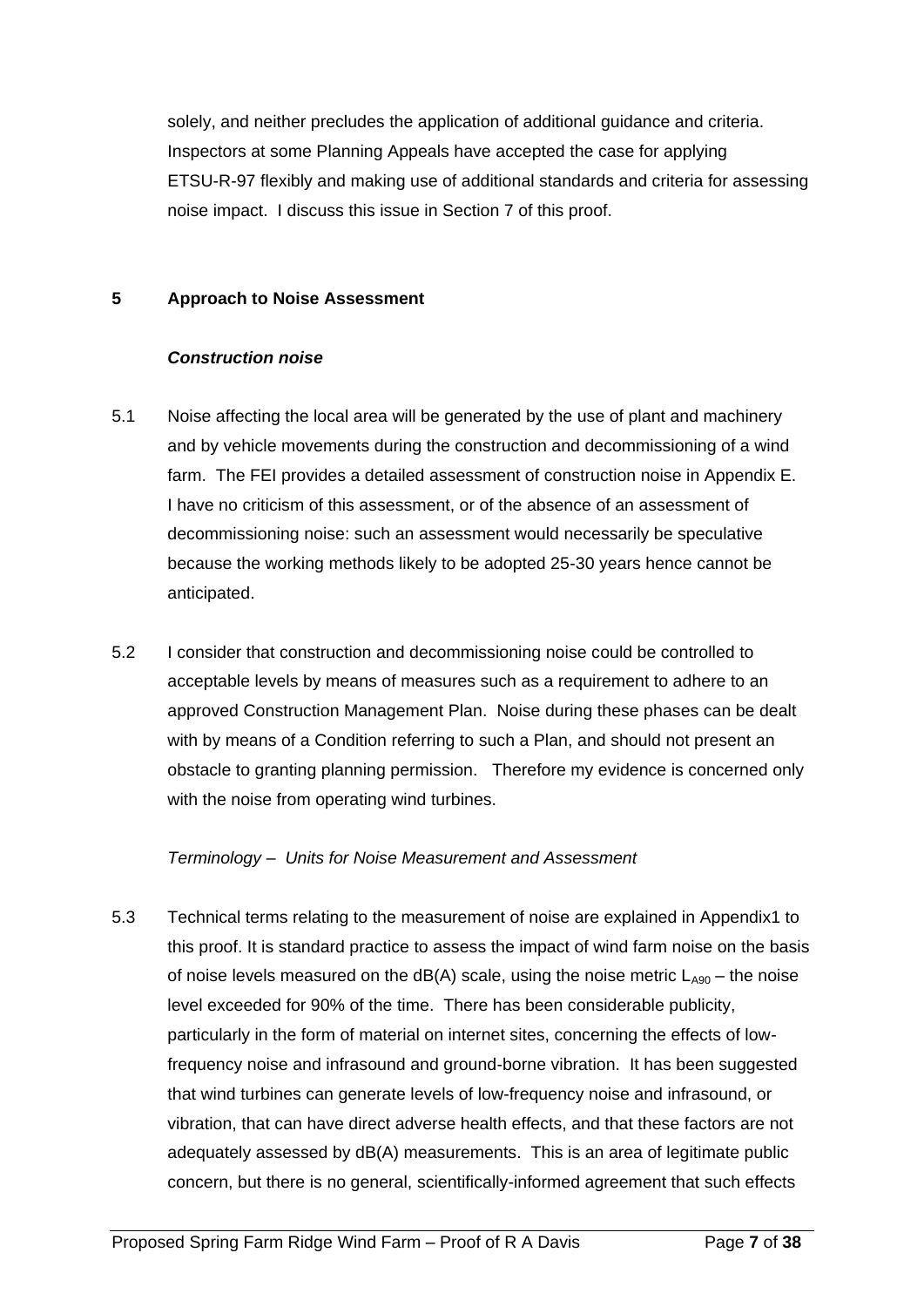can result. I refer to this further in Section 8 of this Proof. Therefore my evidence relates only to the assessment of the levels of wind turbine noise, as measured on the dB(A) scale, likely to be audible at dwellings in the vicinity of the site, and the potential effects of these levels of noise on residential amenity.

#### *Operational noise*

- 5.4 For modern wind turbines, the main source of noise is the interaction of the air with the surfaces of the rotating blades. Noise is radiated from the turbine in all directions, although at the distances we are concerned with here the highest noise levels are created downwind of the turbine. It is a feature of most types of modern wind turbine that noise levels increase as the wind speed increases from the starting ('cut-in') wind speed of around 3m/s to a wind speed of around 8-10m/s, above which the noise emission 'levels out'.
- 5.5 The noise assessment process in the ES generally follows the procedures set out in ETSU-R-97 as follows:
	- Dwellings or groups of dwellings in the vicinity of the site ('receptors'), including the dwellings closest to any proposed turbine location, are identified.
	- Noise surveys are carried out to establish typical background noise levels, over a range of wind speeds, close to representative dwellings. Measurements are made of the  $\mathsf{L}_{\mathsf{A90}}$  noise levels in successive 10 minute intervals and correlated with measurements of the concurrent average 10-minute wind speed as measured on the wind farm site. This data produces a 'scatter plot' of noise level against wind speed, which enables a 'best fit' curve to be derived using a mathematical technique termed regression analysis. This curve represents a relationship between average noise level and average wind speed for each location.
	- The 'average' values of background noise levels are determined separately for the night time (23.00 – 07.00) and 'quiet daytime' or 'amenity hours' (evening and weekend) periods.
	- The results of the background noise surveys are used to derive noise limits. The noise limits proposed in ETSU-R-97 for dwellings are set at:

*5 dB above the 'mean' background level at any wind speed* 

or

*a fixed level in the range 35-40 dB during the day (the value in the 35-40 range to be determined from consideration of site-specific factors) and 43 dB at night* whichever is higher.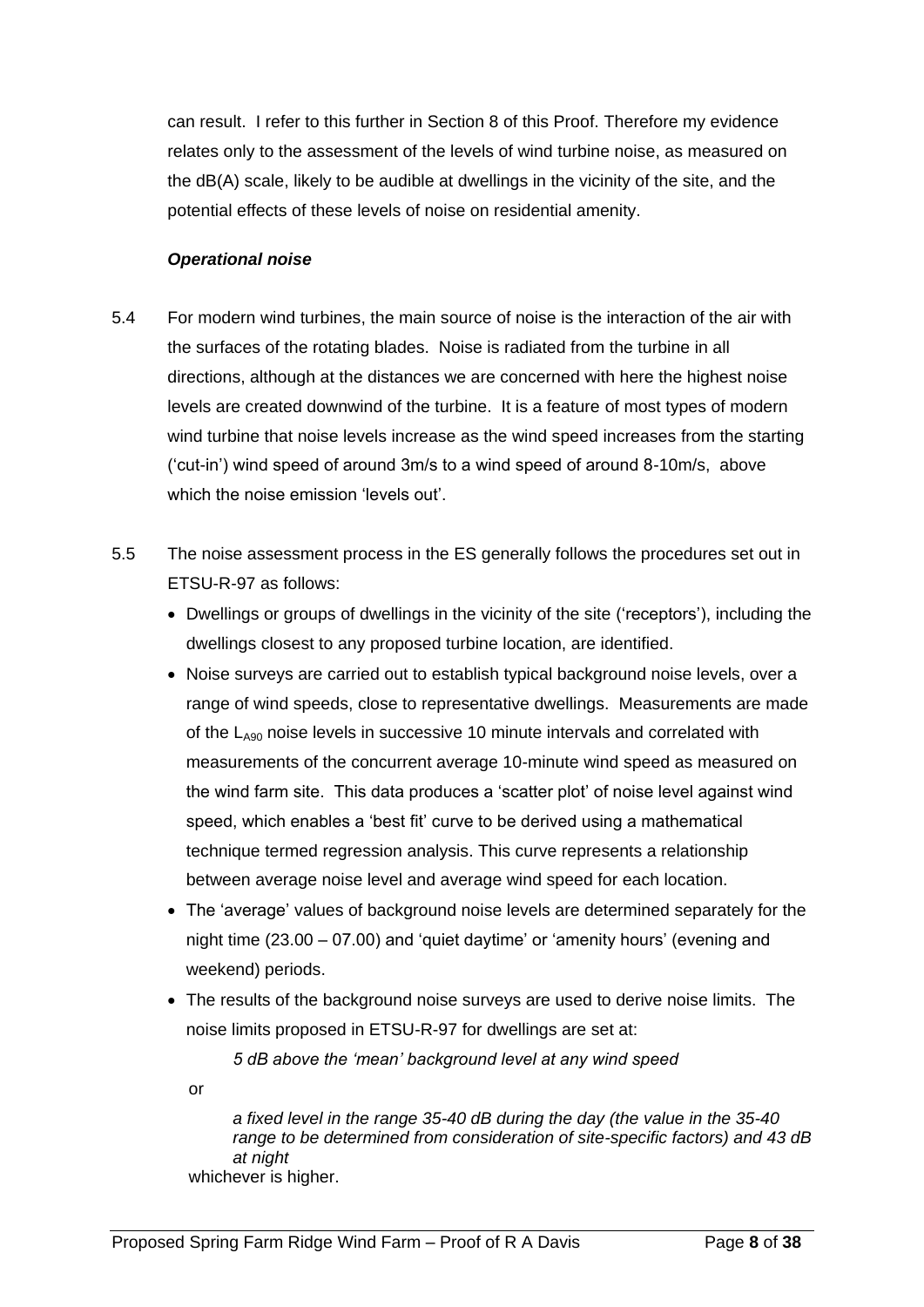- Calculations are performed to predict the noise levels, for a range of wind speeds, that will be created at the representative dwellings when the wind turbines are operating.
- Predicted wind farm noise levels are compared with the derived noise limits to establish compliance.

### **6 Review of the Noise Assessment in the ES and FEI**

*(Note: unless otherwise stated, references to paragraph, Figure and Appendix numbers in the ES refer to Appendix G to the 2010 Environmental Statement)* 

#### *Identification of Receptors*

6.1 The ES identifies 11 properties as being representative of dwellings in the vicinity of the site. These are identified as H1 – H11 and are identified on Table 5.1 and on the map on Figure 5.1 in the ES, a copy of which I attach as Figure 1. I agree that these are appropriate general locations for assessing noise from the wind farm: they are distributed round the Appeal site and represent the nearest dwellings to the site. However, it should not be inferred that these are the only dwellings likely to be affected by noise from the wind farm: there is more than one dwelling at some of these locations, and locations H2 and H7 (identified as Station Road and Greatworth) are at the, edges of Helmdon and Greatworth villages where there are many dwellings*.* I am informed that the house at Fatlands Farm, to the SSE of Grange Farm (identified on the Figure in Appendix 1), previously empty, is now occupied: wind farm noise levels at this dwelling would be similar to those at H2 (Station Road, Helmdon).

#### *Baseline Noise Levels*

6.2 TNEI carried out background noise measurements at nine locations (H1 – H9) between 18 March and 25 May 2010 (5.11). Two of monitoring systems (at Peter's Farm and Astral Row, Greatworth – H1 and H7) were relocated during the survey at the residents' request. The measurement procedure is explained in ES paragraphs 5.1.2 – 5.2.40. ES Appendix 5 presents a data sheet for each measurement location, including the two 'replacement' locations at H1 and H7, with photographs showing the equipment installed at each location and its position relative to the dwelling.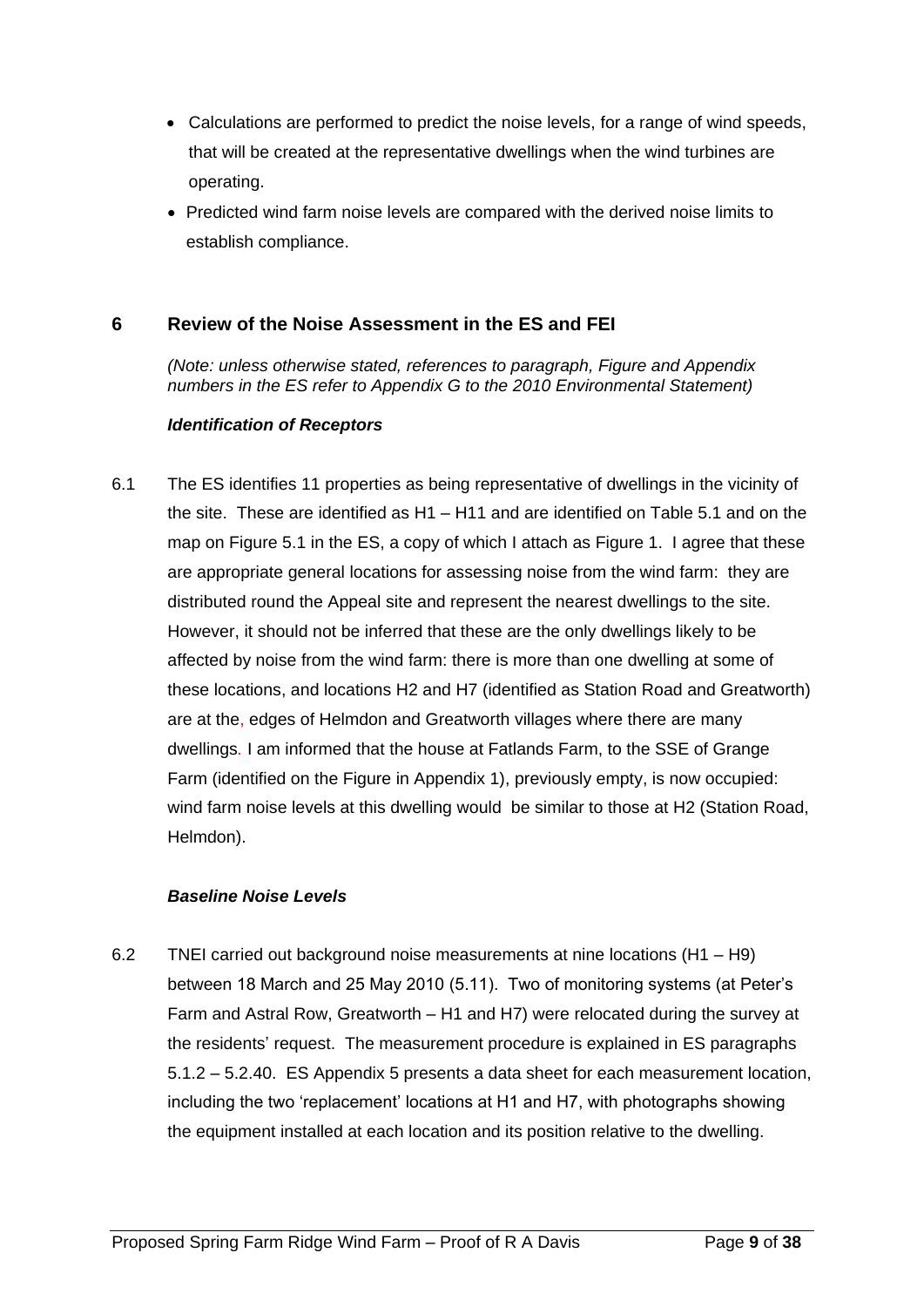- 6.3 From the information available, the measurement positions appear to be appropriate and in accordance with current good practice [Reference 8 – CD 9.12]. I have some reservations about measurement position 10, the 'replacement' location at H1 (Peter's Farm): this was in a field near the property, amongst long grass, close to trees and hedges and not obviously representative of the environment in the garden of the farmhouse where the equipment was first placed, as shown by comparing the photographs of positions 1 and 10 in ES Appendix 5. However, comparing the data (which combines measurements at both locations) with that from other locations I have no reason to suggest that the data is not valid.
- 6.4 Overall, I consider that the background noise surveys were properly conducted and would be expected to provide representative measurements of background noise level at the selected positions, which were adequate number and location. The equipment used was fit-for-purpose and operated correctly.

#### *Wind and rainfall measurements*

- 6.5 As described in ES paragraph 5.1.4, wind speed and direction data was derived from a ZephIR LiDAR (light detection and ranging) system during the first 5 weeks of the survey, and subsequently using conventional anemometers mounted on a 60 metre mast. Data was analysed by others (Natural Power Limited and Nexgen). The ZephIR LiDAR incorporates a rain sensor which was used to detect rainfall to enable rain-affected data to be discarded during analysis. During the second period of the survey there was no on-site rain-detection system (such as a recording rain gauge) and periods of rainfall were identified using weather-radar data obtained from the Met Office.
- 6.6 The use of LiDAR (a ground-based device) for measuring wind speed (and direction) is a relatively recent development but is progressively replacing the use of conventional anemometers mounted on a tall mast. Studies which compare measurements made using both methods on the same site have demonstrated good correlation. LiDAR measurements can be compromised by factors such as the presence of obstructions (buildings or trees) and experience is required in selecting an appropriate location for the equipment, and in filtering the measured data to remove anomalies. The ES provides no information about the installation and operation of the LiDAR, although the operators (Natural Power Limited) are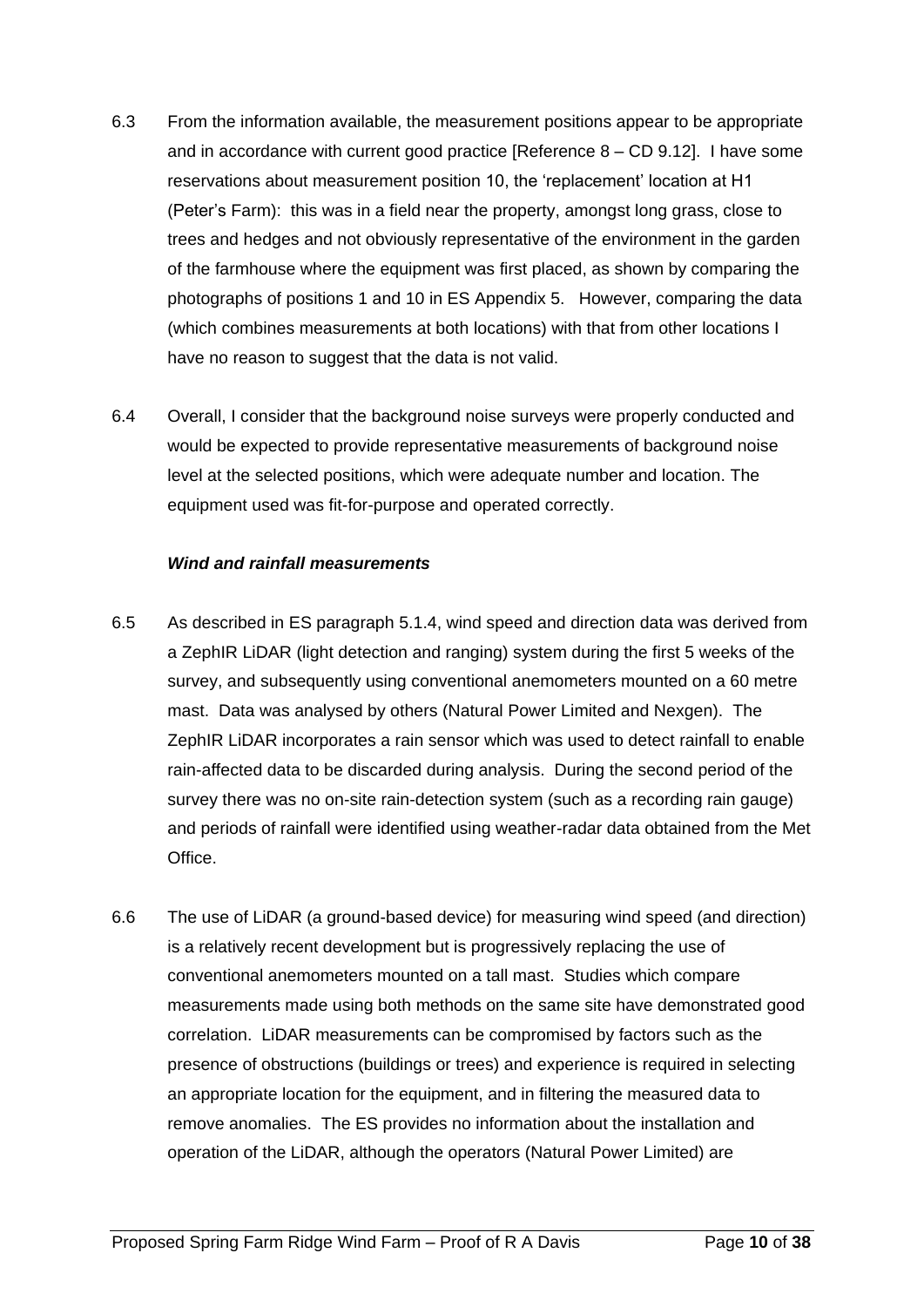associated with the system supplier (ZephIR) and I have no reason to question the precision of the LiDAR data.

6.7 Recommended practice (the IoA GPG) is to obtain rainfall data using a recording rain gauge on or near the site (which could be the rain sensor on LiDAR equipment). The reliability of Met Office weather radar data, as used during the second survey period here, is uncertain because of the available resolution (both of location and time). However, this source was only used for part of the survey period and I would not expect that any errors resulting from mis-identification of periods of rainfall would be significant.

#### *Baseline Noise Levels – Analysis*

- 6.8 The baseline noise data reported in the ES is carried forward to the FEI: Figures 5.2 – 5.23 in the ES are therefore identical to Figures 12.1- 12.22 in Appendix E to the FEI.
- 6.9 The background noise data was processed after discarding potentially non-typical data (as identified in ES paragraphs 5.2.7 - 5.3.2) to derive scatter plots of noise level against wind speed These plots are shown in the odd-numbered Figures 5.3 - 5.23. They also show the calculated 'best fit' line to the data points, calculated using Excel software. The line is a curve representing the equation shown in the box on each plot. There are separate plots for 'night hours' and 'daytime amenity hours'. The wind speed (the x-axis) is the 'standardised wind speed at 10 metres' calculated from wind speeds measured using the LiDAR or the mast-mounted anemometers: this accords with current practice [Reference 8]. The even-numbered Figures 5.2 - 5.22 show the range of wind speeds and directions during the survey period, again separated into 'quiet daytime' and night time periods. These latter figures are essentially the same (since a single source of wind data is used for all the noise measurement locations) except that in some cases different data points may have been excluded at the different locations.
- 6.10 I have been provided with the 'raw' noise and wind data and from sample analysis I am satisfied that the data has been analysed in accordance with the procedure adopted and I do not dispute that the measured noise levels represent the background noise climate at the measurement locations during the survey period. The survey covered an adequate range of wind speeds and directions.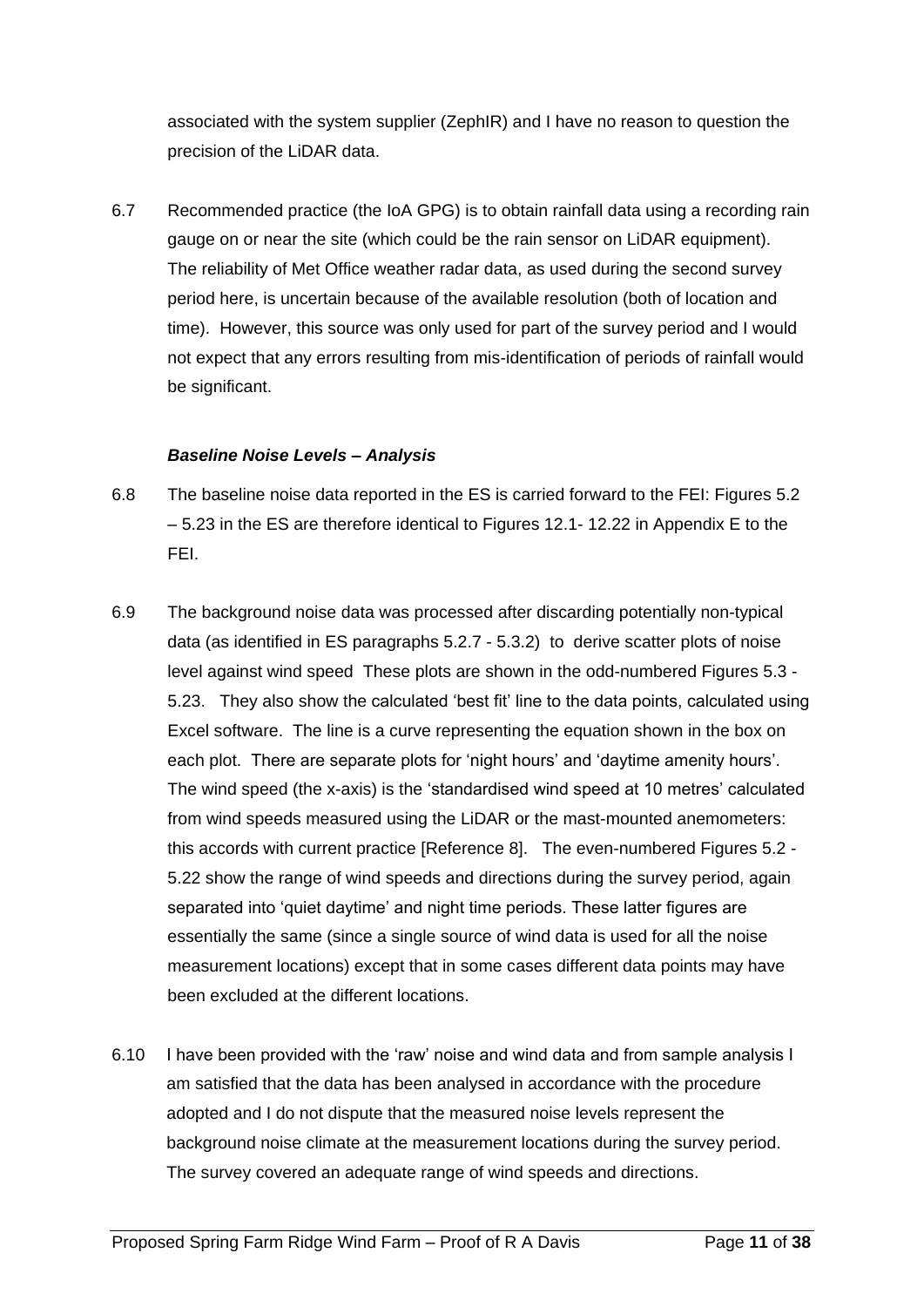6.11 However, I have been concerned about one conspicuous feature of the scatter plots in Figures 5.3 – 5.23 (the odd numbered figures). The scatter plots of night time data (the lower graphs on each page) show in nearly all cases a distinct 'banding' of the data points. Figure 5.5 (for position H2 - Station Road), reproduced below, is a clear example, although the night time noise data for all measurement sites shows this characteristic. For wind speeds up to about 7m/s there are two distinct groups of data points, the lower group in the 20-25dB range and the upper group in the 35- 40dB range. All data points (except those shown to be excluded) are taken into account in calculating the best fit line, which clearly is positioned at a higher level than it would be if the upper band of data were excluded.



Extract – Figure 5.5 (lower graph) from ES

- 6.12 This feature of the night-time noise data was unexplained. I drew attention to it in my note of 5 December 2010 to HSGWAG (attached in my Appendix 2) and TNEI provided a response in Appendix E to the FEI, although I did not consider this response adequate. TNEI have now provided the supplementary Note dated 7 August 2013 which addresses this point by discarding the outlying data points, resulting in revised 'best fit' lines for night time noise.
- 6.13 In discarding the outlying data, TNEI have concluded that these higher noise level events are the result of the so-called 'dawn chorus', continuous birdsong occurring during spring and early summer months during a period around sunrise. The IoA GPG recommends that noise from this source is discarded, since it is a seasonal phenomenon and therefore not typical of the situation prevailing for the greater part of the year. TNEI have previously declined to discard this data, as explained in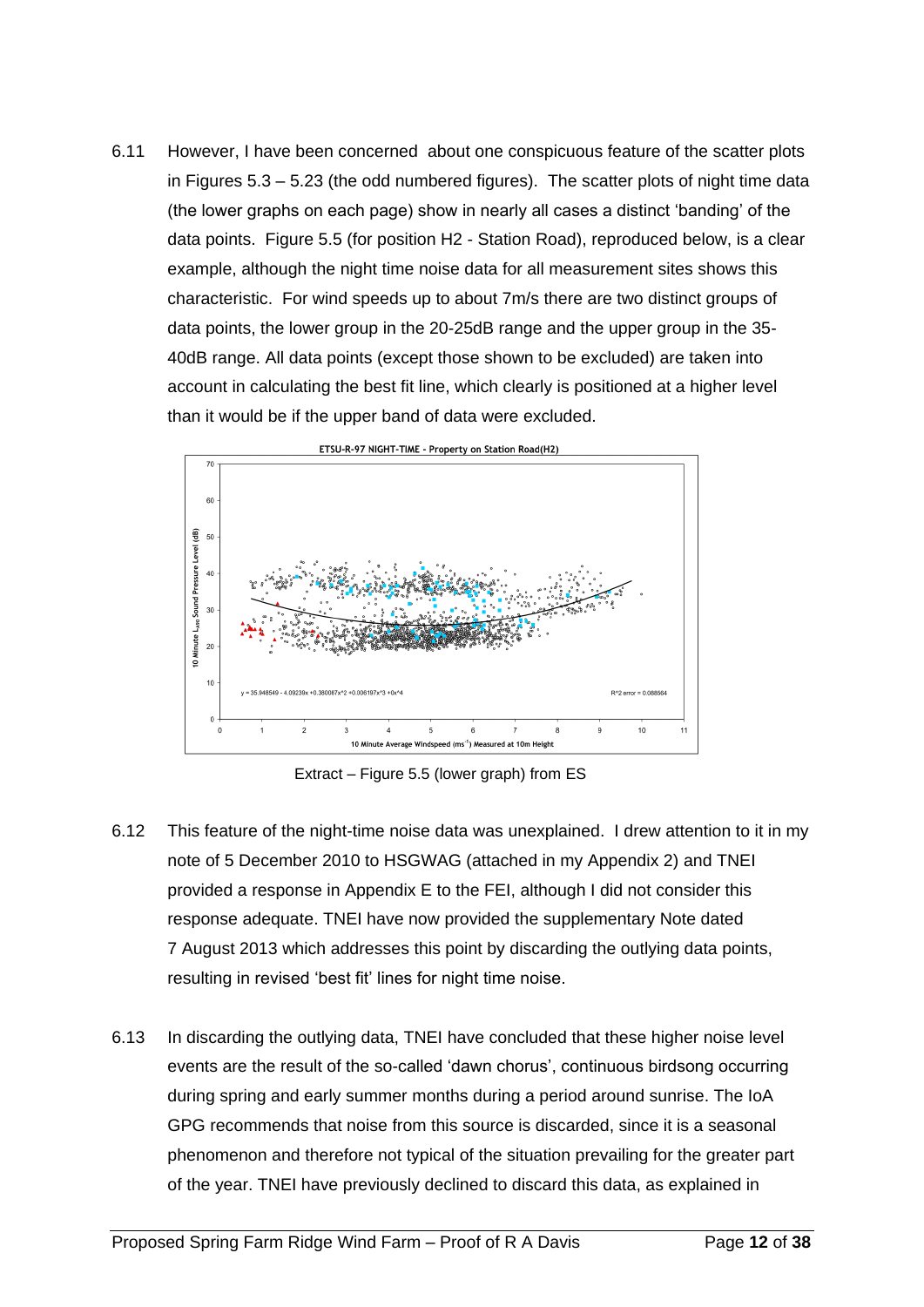Mr Arnott's proof to the previous inquiry at paragraph 5.8; extracts from that proof are attached in my Appendix 3.

- 6.14 Whilst I agree that noise clearly identifiable as dawn chorus noise should be excluded, I am not completely satisfied that all the outlying points in the night time noise datasets (as presented in the ES and FEI) result from this source. It is also a possibility that some of these points are the result of early morning road traffic noise from distant sources such as the M40 and A43. If distant road traffic noise is a contributor to background noise levels during the daytime (and it is referred to in the Noise Monitoring Field Data Sheets in Appendix 5 in the ES) then I would expect the level to be dependent on wind direction. Since the nearest main roads (the M40 and the A43) are to the west and the SE respectively I would expect noise from these roads, as perceived around the appeal site, to be lowest when winds were from the NE (between north and east). This could be important for dwellings to the south and west of the site (such as Greatworth Hall and Greatworth village) since it is in this wind direction that wind farm noise levels would be highest. In this situation, to provide a 'like-for-like' comparison, the IoA GPG recommends (paragraphs 3.1.22 – 3.1.24 of Reference 8) that it may be necessary to determine typical background noise levels for the wind direction giving the lowest background noise levels (and hence noise limits) and the highest wind farm noise levels. This 'directional analysis' is achieved by filtering the background noise data to exclude data for wind directions other than those representing the 'worst case'.
- 6.15 I also raised this issue in my note for HSGWAG of 5 December 2010 (attached in my Appendix 2) and subsequently with Mr Arnott. The TNEI Note of 7 August 2013 states that directional analysis is "not necessary or beneficial". I have asked Mr Arnott to explain that statement but have not yet received a response. If directional analysis were applied, it is possible that the ETSU-R-97 noise limits for dwellings to the south of the site would be set at lower levels: this could be important for Greatworth Hall and Bungalow Farm, where margins between predicted noise levels and the current derived noise limits are tight (even for the candidate V90 turbine). Depending on the outcome of further explanation sought from Mr Arnott I may need to provide supplementary evidence on this matter.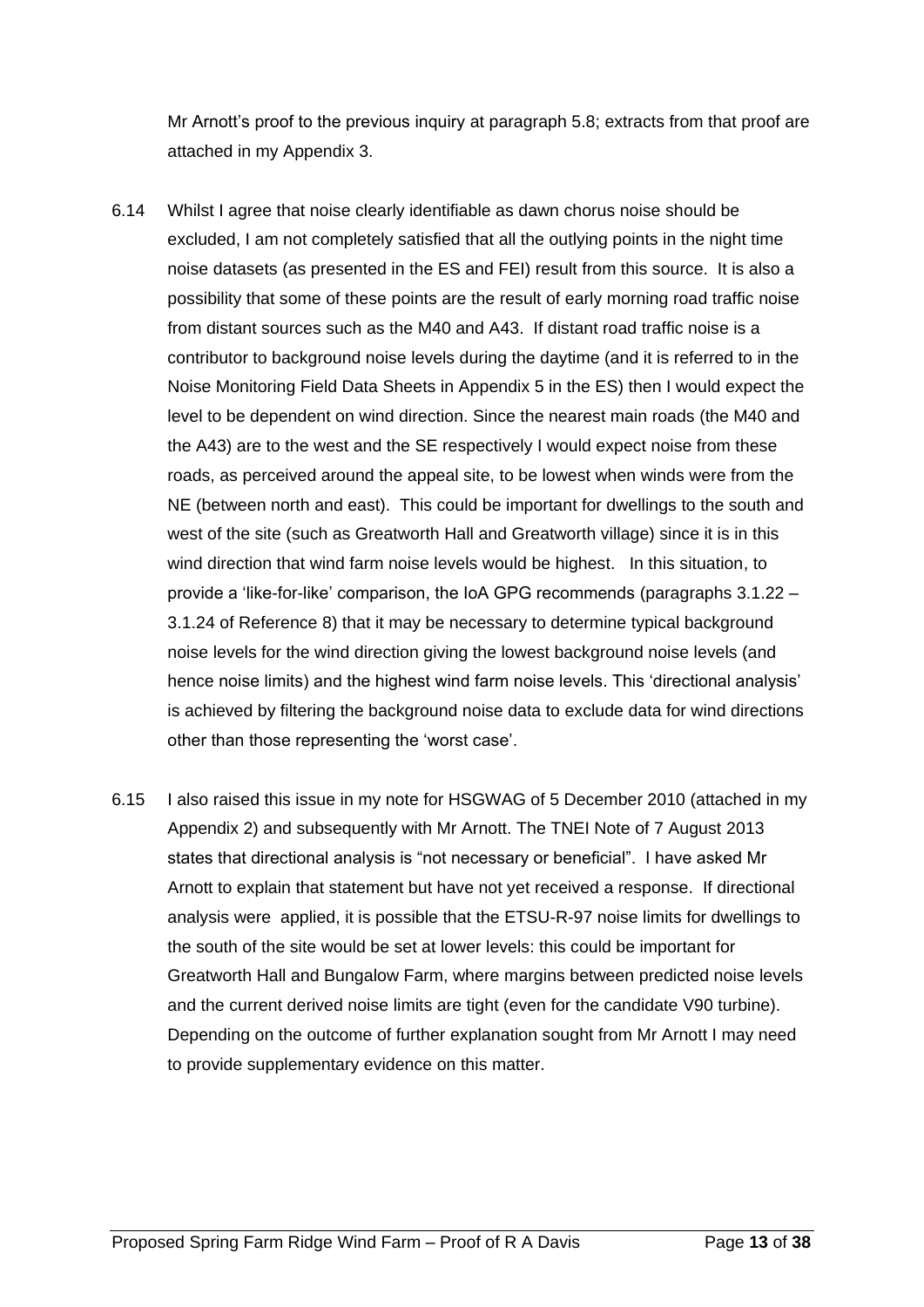#### *Prediction of Noise from Wind Turbines*

- 6.16 The noise assessment necessarily relies on *predicted* noise levels from the operating wind farm. The prediction procedure is explained in 6.1 and 6.2 in the ES.
- 6.17 The predictions in the ES were based on the use of the REPower MM92 2.05 MW wind turbine. The TNEI Note of 7 August 2013 introduces an alternative candidate, the Vestas V90 2.0 MW. Both are variable-speed pitch-regulated turbines. They can be operated in a number of 'modes', by controlling blade pitch and rotational speed, to provide a trade-off between power generation and noise emission. All calculations presented assume that the wind turbines are operating in their 'unconstrained' (highest-noise) mode.
- 6.18 Noise levels at off-site locations ('receptors') are calculated using the method of ISO 9613-2 [Reference 3 – CD 9.6], as explained in ES paragraphs 6.2 – 6.7. This method is endorsed in the IoA GPG, subject to appropriate input parameters (source and receiver height, ground conditions, temperature/humidity and wind turbine Sound Power Levels) being used. The predictions apply in the situation where the receptors are downwind of the turbines. In practice, noise levels at any particular receptor will vary with wind direction: in upwind conditions, when the wind is blowing in a direction from the receptor towards the wind farm, noise levels will generally be about 10dB lower than in the predicted downwind case.
- 6.19 The predictions of noise levels at receptors, as presented in the ES (Tables 6.3 6.5) and the FEI (Tables 12.6 and 12.7), and produced at the previous appeal, have now been superseded by the Tables and Figures attached to the TNEI Note of 7 August 2013. The noise levels predicted for the MM92 turbine have been revised by applying corrections to the manufacturer's Sound Power Levels in accordance with recommendations in the IoA GPG. With these corrections, predicted noise levels were shown to equal the derived ETSU-R-97 noise limits at some locations. Noise levels for an alternative candidate turbine, the Vestas V90 were therefore provided in the TNEI Note. Subject to my comments in 6.20 below, my observations concerning the effects of noise from the development are based on the noise levels, at receptors, resulting from operation of Vestas V90 turbines, which is the Appellant's revised position.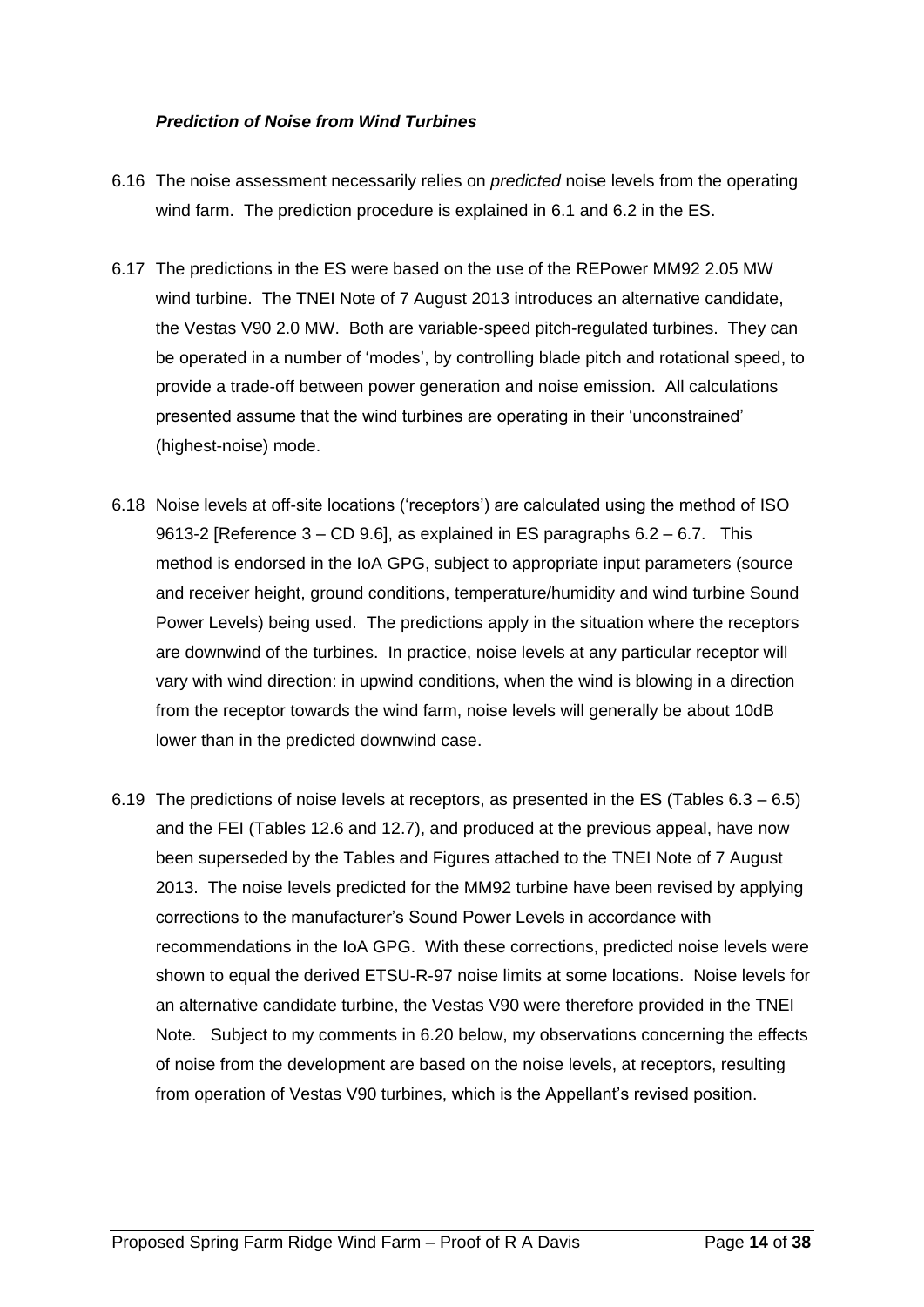- 6.20 I am satisfied that the predictions of noise levels at receptors are mathematically correct, using the adopted method. However, a question remains (at the date of this proof) about the values of Sound Power Level adopted for the Vestas V90 turbines. The TNEI Note of 7 August 2013 does not state the values assumed. No manufacturer's data sheet or test report is provided or referred to. The IoA GPG provides recommendations (in Section 4.2) on the interpretation of manufacturer's data and requires corrections to be added in some cases, depending on the level of information available, to allow for test and measurement uncertainty. I have asked TNEI to confirm the values of Sound Power Level assumed for the Vestas V90 and to provide supporting documentation. Until this is received I am unable to confirm whether or not I agree that noise levels at receptors, for the V90 turbines, are correctly predicted according the IoA GPG. However, as stated in 6.19, my further observations in this proof are based on the assumption that these predicted levels are correct (in these terms).
- 6.21 Noise prediction is not an 'exact science' and predicted levels are inevitably subject to uncertainty. Recent reported Australian research [Reference 19 – CD 9.11], where measured wind farm noise levels were compared with those predicted using different prediction models (and different input parameters for these models) indicated that the use of the ISO 9613-2 prediction method, with ground factor G of 0.5, as adopted in the ES, although usually slightly over-predicting wind farm noise levels in the surrounding area, can sometimes under-predict noise levels. However, this research relied on measured turbine Sound Power Levels (i.e. without any correction for uncertainty). I am satisfied that there is reasonable confidence that (assuming that appropriate values of Sound Power Level for the Vestas V90 have been adopted) noise levels from wind turbines at Spring Farm Ridge would not exceed those predicted in the TNEI Note of 7 August 2013. There is one possible exception: the noise propagation path from the wind turbines to Helmdon, to the east, is across a valley – 'concave ground'. Research, supported by the Australian study [Reference 18 – CD 9.11], shows that the adopted prediction method is prone to under-prediction in this situation, because of the influence of reflections from the ground surface. The effect is referred to in the IoA GPG (paragraph 4.3.9), which recommends that a correction of +3 dB is added to predictions for propagation across concave ground. This correction is 'triggered' only if the mean propagation height exceeds a specified value (according to a formula). In this case I do not consider that this correction would apply because the mean propagation height would be less than the 'trigger' value. However, the effects of topography on the propagation of wind turbine noise have not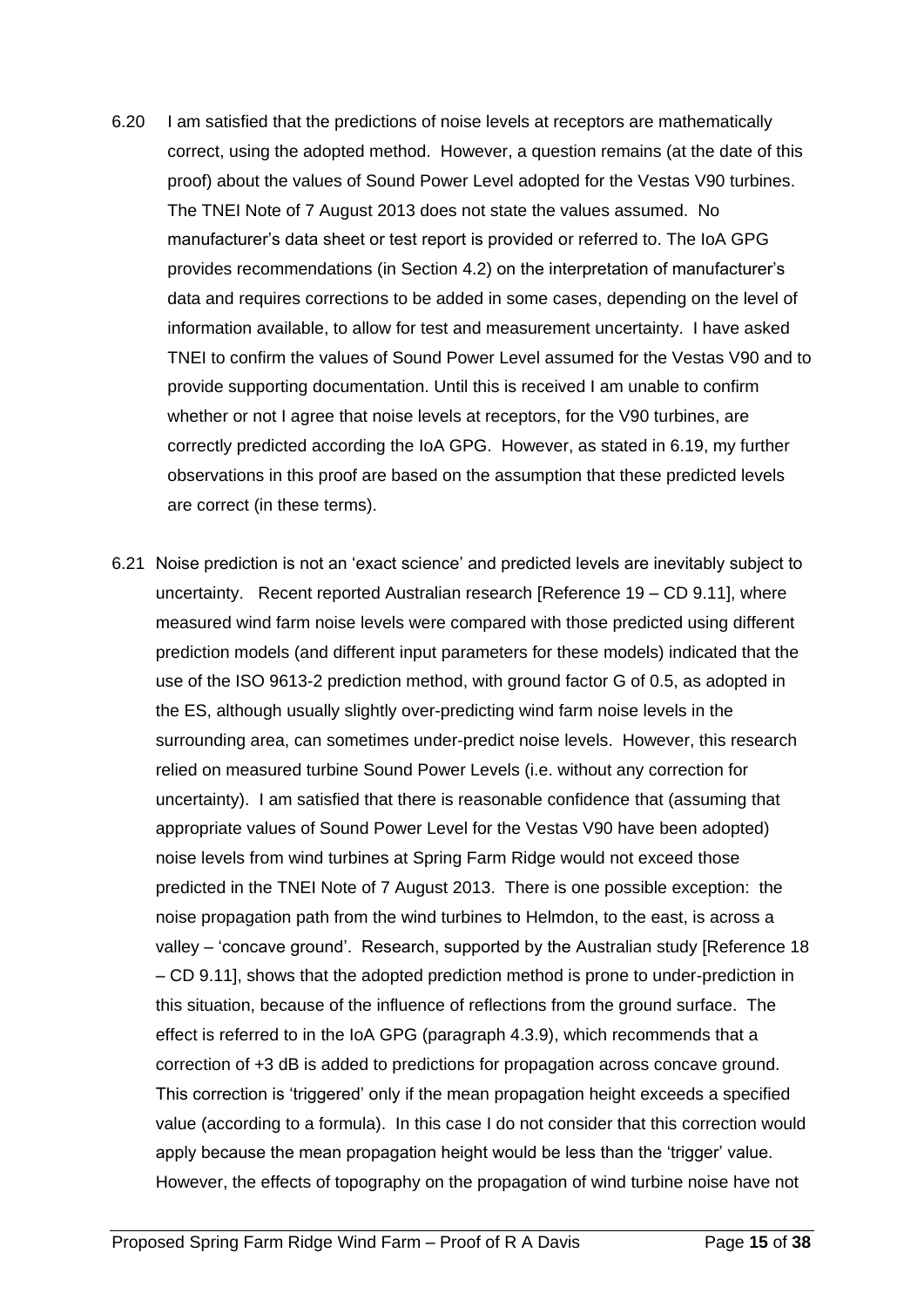been fully researched and it is likely that enhanced noise propagation effects can occur even when the IoA GPG mean height 'trigger' is not reached. Therefore it is likely that wind farm noise levels at H2 (Station Road) and in Helmdon village would be rather higher than the predictions in the FEI indicate, although the degree of underprediction would be less than 3dB.

#### *Assessment of Noise Impact in the ES/FEI/Note of 7 August*

- 6.22 The noise assessment in the Appellant's documents is based on comparisons, at each of the 11 representative receptors, between the predicted wind farm noise levels and the derived ETSU-R-97 noise limits, which are set at 5dB above the average background noise levels but subject to lower limit values of 35dB during the day and 43dB at night. These comparisons are shown on the Figures and Tables SG1 – SG11 in the TNEI Note of 7 August 2013.
- 6.23 The Figures and Tables show that in all cases the predicted noise levels for the Vestas V90 turbine are lower than the ETSU-R-97 limits. Noise levels approach the limits most closely at wind speeds around 5-7m/s during the daytime. The margins between noise limits are tightest at four receptors - Spring Farm, Bungalow Farm, Greatworth Hall and Stuchbury Hall Farm, being between 1.5 and 2.8dB. With the original MM92 candidate turbine, the revised predictions show that the compliance margins would be minimal or zero at some locations.
- 6.24 Therefore, subject to confirmation that the assumed Sound Power Levels for the V90 turbine are shown to be valid in accordance with the IoA GPG recommendations, I am satisfied that the development, if it used these turbines, would comply with the derived ETSU-R-97 noise limits. I am not convinced that the MM92 wind turbines would operate within these limits, because of the absence (or minimal extent) of any safety margin between predicted noise levels and limits at Greatworth Hall, Bungalow Farm, Stuchbury Hall Farm and Spring Farm.
- 6.25 It might be argued that if planning permission were granted then noise levels would have to comply with noise limits imposed by conditions and that if noise levels were non-compliant this could be mitigated by operating some wind turbines in lower noise modes. However, such operation is not proposed in the ES, and it would in any case incur some reduction in the generating capacity of the scheme, and by an indeterminate amount. Also, in the event that noise levels were found to exceed the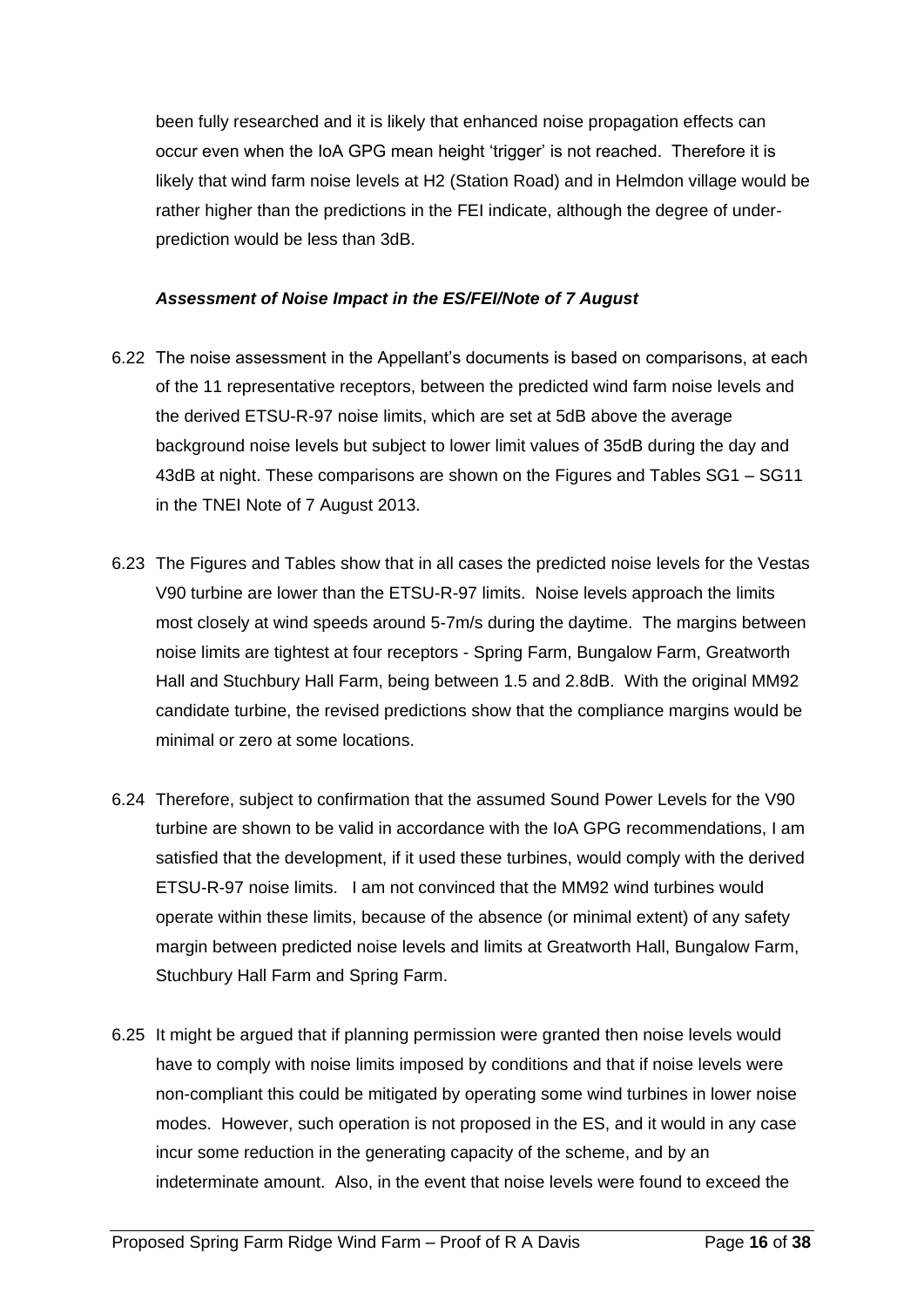prescribed limits, considerable time could be required to carry out the measurements required to establish the extent of non-compliance, and to devise and implement the necessary mitigation. During this time residents would continue to be exposed to noise levels in excess of the permitted maxima. There would also be uncertainties in practice as to whether, and if so when, the local planning authority would decide to take effective enforcement action because of availability of resources. Therefore in my view it is essential planning permission should not be granted unless there is reasonable certainty that the development, as proposed, would comply with noise limits in conditions.

6.26 Even if it were shown that the wind turbines, as proposed, can operate within appropriate ETSU-R-97 noise limits, noise from the wind turbines is still likely to have a significant adverse effect on the amenity of local residents, as discussed in Section 7 below.

## **7 Assessment of Noise Impact - Discussion**

- 7.1 The noise assessment in the ES/FEI and the TNEI Note of August 2013 is based solely on comparison between predicted turbine noise levels and the upper bound of the ETSU noise limits. In my view this approach does not provide an adequate assessment of noise impact. ETSU-R-97 has been criticised by many individuals and groups as being out-of-date and over-generous to wind farm developers in the way it sets noise limits. I accept that ETSU is endorsed in official guidance and I do not contend that the ETSU-R-97 recommendations and proposals should be subverted. However, my view is that establishing only whether wind farm noise levels would (or would not) comply with the ETSU limits does not offer a means of fully describing and considering the noise impact of a proposed wind farm. It is important to understand what ETSU does and what it does not do. The ETSU noise limits are not levels at which there is no adverse noise impact, but are the maximum acceptable 'not-to-be exceeded' levels. Adverse noise impacts can occur at noise levels lower than the ETSU limits, and these impacts should be taken into account as relevant considerations. I explain these statements in the following paragraphs.
- 7.2 Where background levels exceed a value in the range 30-35 dB in the daytime and 38  $dB$  L<sub>A90</sub> at night, ETSU recommends noise limits set at values 5 dB L<sub>A90</sub> higher than the background levels. ETSU accepts that noise at this level above background noise is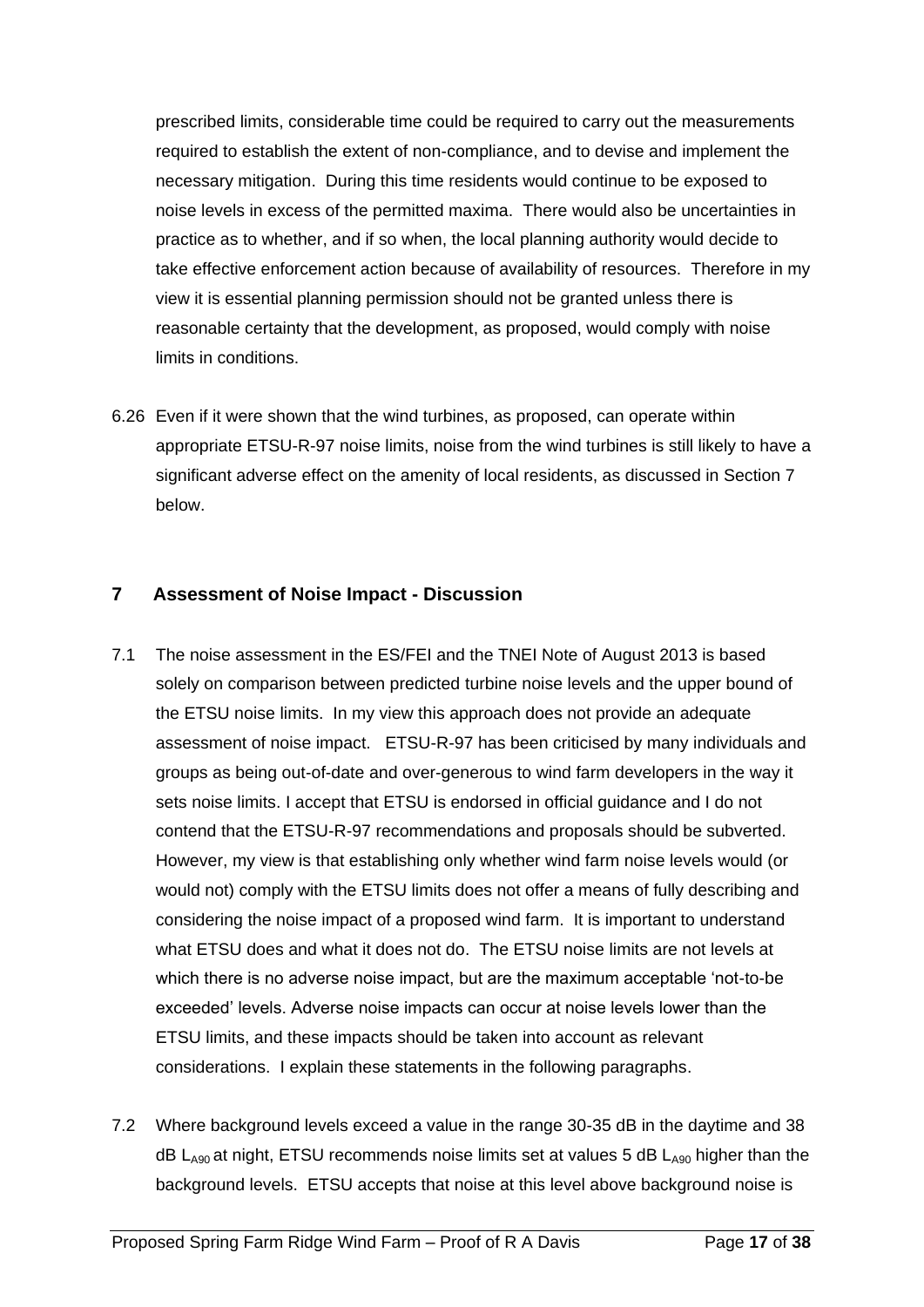*"at the upper end of the range which can be considered to be of marginal significance"*. Therefore it is clear that the authors accepted that noise levels at or close to the proposed limits (of 5dB above background levels) are not 'insignificant' in terms of the likely impact on residents - they are (in the words of ETSU) at the upper end of the 'marginal significance' range.

- 7.3 Where background levels are lower than the above values, ETSU applies fixed limits of 35-40 dB in the daytime and 43 dB  $L_{A90}$  at night. This can permit very significant increases in noise levels in rural areas where background noise levels are currently low, which means that turbine noise will often be audible, both inside and outside dwellings, in some wind conditions.
- 7.4 ETSU recommends night time noise limits which are (in most rural situations) less stringent than daytime limits. This is illogical and inconsistent with other community noise criteria, which invariably call for lower noise levels at night than during the day. . Also, the ETSU lower night time limit of 43 dB  $L_{A90}$  was based on the 1980 World Health Organization (WHO) guidelines, which were revised in 1999. As explained in 8.11 below, external noise above 38 dB  $LA_{90}$ , at night, whilst complying with the ETSU noise limits, would result in levels inside bedrooms, with windows open, breaching the current (1999) WHO guideline levels [Reference 5 – extract in my Appendix 4], which are based on avoiding 'negative effects on sleep'.
- 7.5 The authors of ETSU accepted that the proposed noise limits were a compromise between protecting residents and not placing undue restrictions on the development of renewable energy. It is not clear to me how what the authors saw as the same 'compromise' is applicable to all proposed wind farm locations, irrespective of the nature of the area (and specifically, irrespective of the level of existing ambient background noise when wind speeds are low, when the lower fixed noise limits apply). The only measure of flexibility in the ETSU guidelines lies in the choice of lower daytime noise limit in the range  $35-40$  dB  $L_{A90}$ .
- 7.6 The graph below shows examples of night time background noise levels at two proposed wind farm sites: Site 1 (the solid red line) is in Norfolk, distant from main roads. Site 2 (the solid blue line) is in Hampshire, within 500 metres of a main trunk road. Background noise levels at wind speeds between 4 and 7m/s are 10-16dB apart, but the ETSU-R-97 noise limits up to 6m/s wind speed are identical (the lower fixed limit of 43dB) and are only 1dB different at 7m/s. Clearly the impact of a wind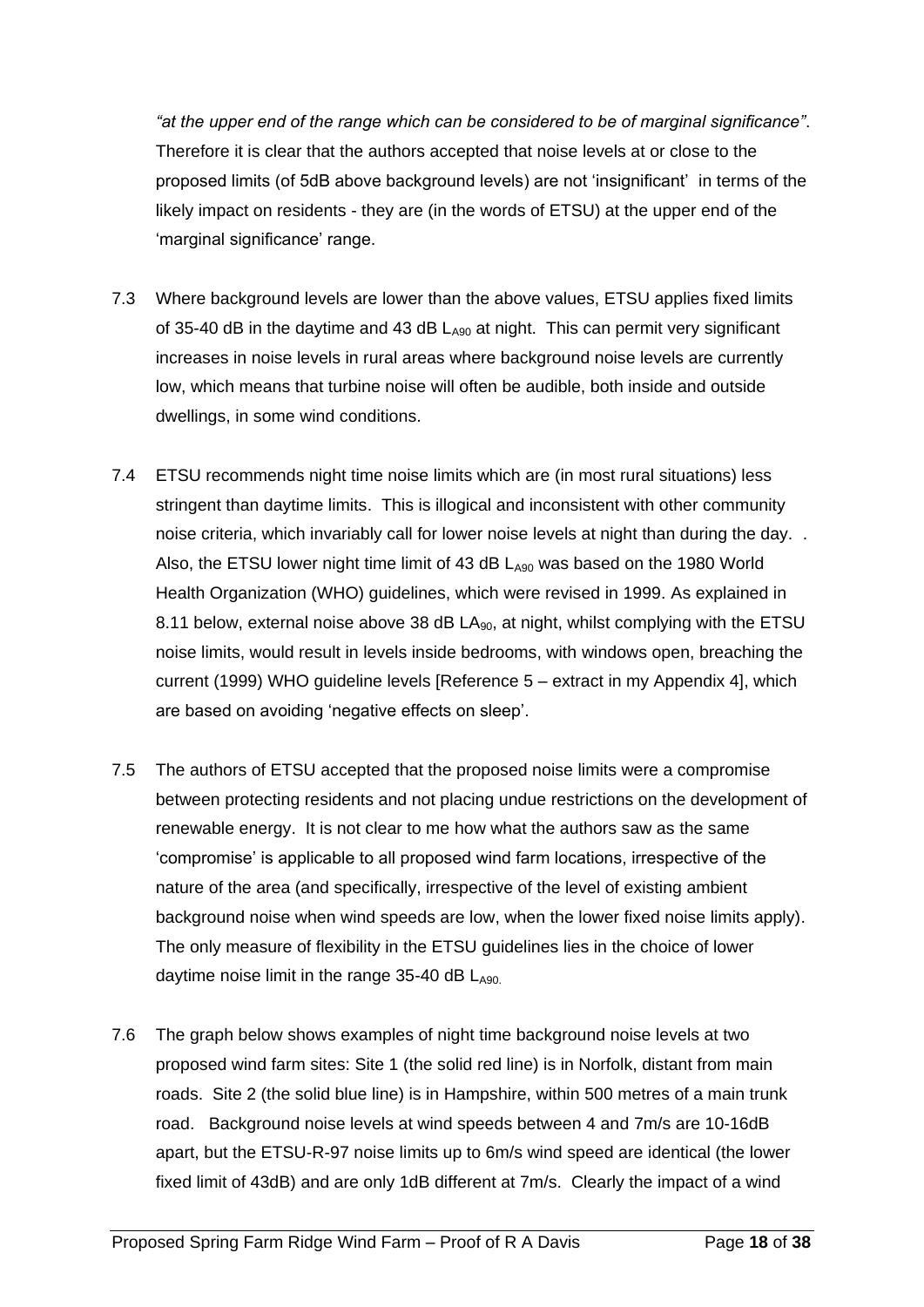farm producing a noise level of (say) 40dB at a wind speed of 5m/s would be greater at Site 1 than at Site 2.



Figure F7.6

- 7.7 The ETSU assessment method takes no specific account of the presence of enhanced amplitude modulation (blade swish or thump) which, if detectable at a dwelling, would make wind turbine noise more noticeable and intrusive than steady noise of the same mean level. Amplitude modulation has been found to be the cause of complaints from residents near some UK wind farms, although the problem has been often incorrectly referred to as low frequency noise or infrasound. The causes are not understood and further research is in progress: the background to the research commissioned by RenewableUK is attached in my Appendix 9. This remains an area of uncertainty. I refer further to amplitude modulation (AM) in Sections 8 and 9 below.
- 7.8 In my opinion the ETSU noise limits should be taken as the maximum acceptable 'not to be exceeded' noise levels. This is what happens in practice: I am not aware of any wind farm granted planning permission since 1997 which is permitted to generate noise levels in excess of the ETSU limits. There will be adverse noise impacts at lower levels, particularly in areas where existing background levels are very low. It is accepted practice in environmental assessments to rate impacts on a semantic scale (using terms such as "negligible-low-medium-high-very high"). ETSU provides no such means of establishing the significance of noise impact; it merely proposes a method of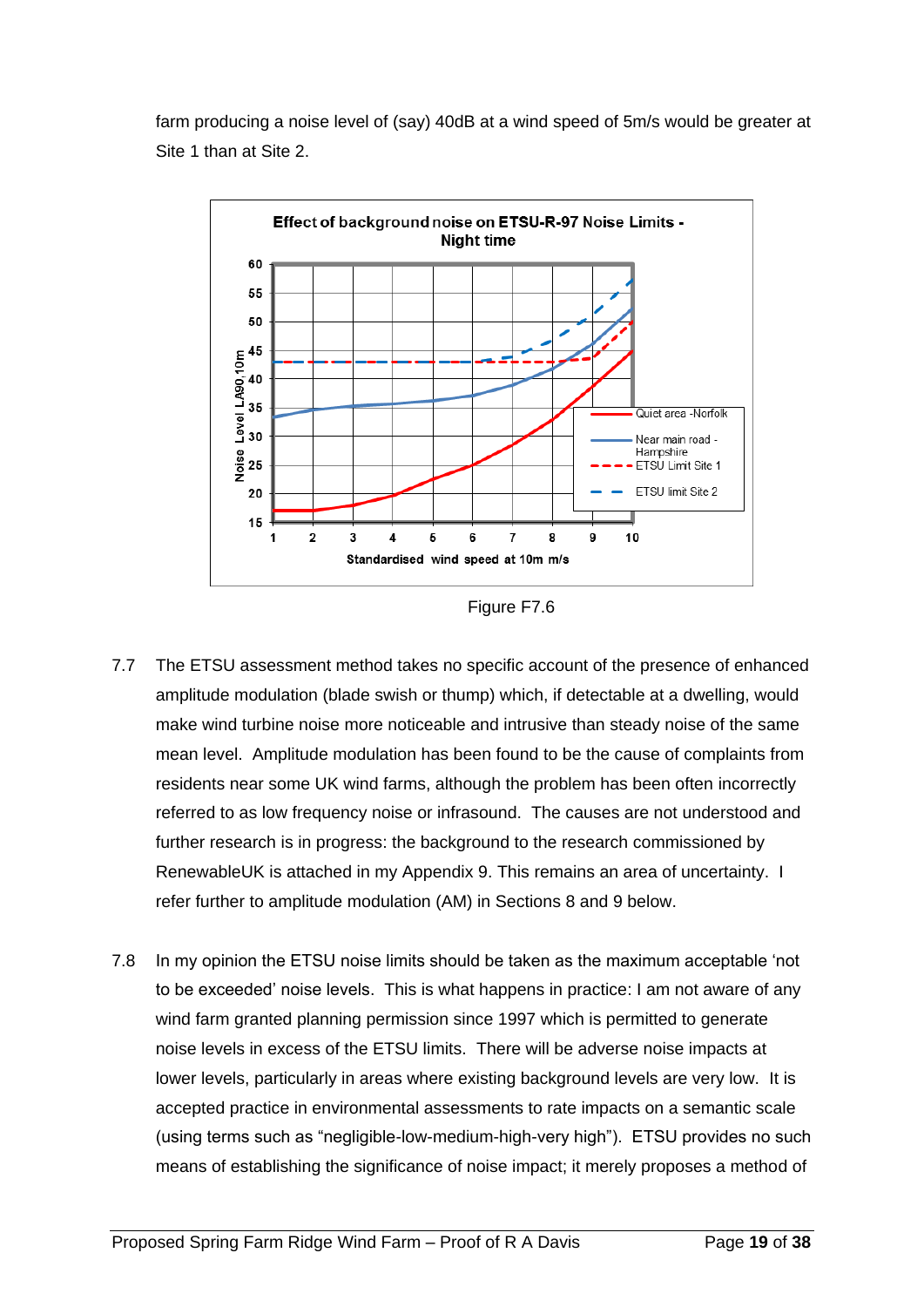establishing noise limits that are at the upper limit of acceptability. To put it simply, it offers a 'pass/fail' approach. Clearly noise levels do not change from being 'of no consequence' to 'unacceptable' as a threshold is reached and passed. It follows that there must be an adverse noise impact at noise levels that are lower than the ETSU limits. If there are such impacts they should be taken into account.

- 7.9 I am aware that these views have not been accepted at some previous public inquiries. Inspectors have taken the view that provided it has been shown that wind farm noise levels can comply with the ETSU limits, as demonstrated by a robust assessment based on a 'candidate' turbine, and a condition is imposed to contain noise within these limits, then noise is not a factor in determining the appeal.
- 7.10 However, at a number of inquiries (I quote examples in 7.12 7.24 below), Inspectors have expressed concerns about a number of noise-related issues, even in situations where a noise assessment demonstrates that noise levels would not exceed the ETSU limits. The issues included: uncertainties associated with the predicted noise levels, the reliance on a 'candidate' turbine in the assessment, and the likelihood of loss of amenity in tranquil locations where existing background noise levels are very low. Inspectors have also expressed concerns about the possibility of amplitude modulation, and about the effectiveness of conditions in constraining noise levels within prescribed limits. Inspectors have also drawn attention to the need for background noise levels to be reliably determined, and have expressed concern in cases where a noise assessment shows minimal 'safety margin' between predicted noise levels and noise limits. These considerations have not in all cases changed the outcome of an appeal, but they have been taken into account in the overall balancing exercise.
- 7.11 I refer below to observations made and opinions expressed by Inspectors at more recent Inquiries. The extracts are necessarily selective. I have attempted to avoid editing which has the result of misrepresenting the views stated. I refer to the paragraph numbers in the Decision Letters in all cases in order that the extracts can be placed in context

#### *Rossie, Fife (February 2008) [Reference 10 - CD 6.32]*

7.12 The Reporter commented:

*"My main conclusion on noise is that, subject to some reservations about AM, the*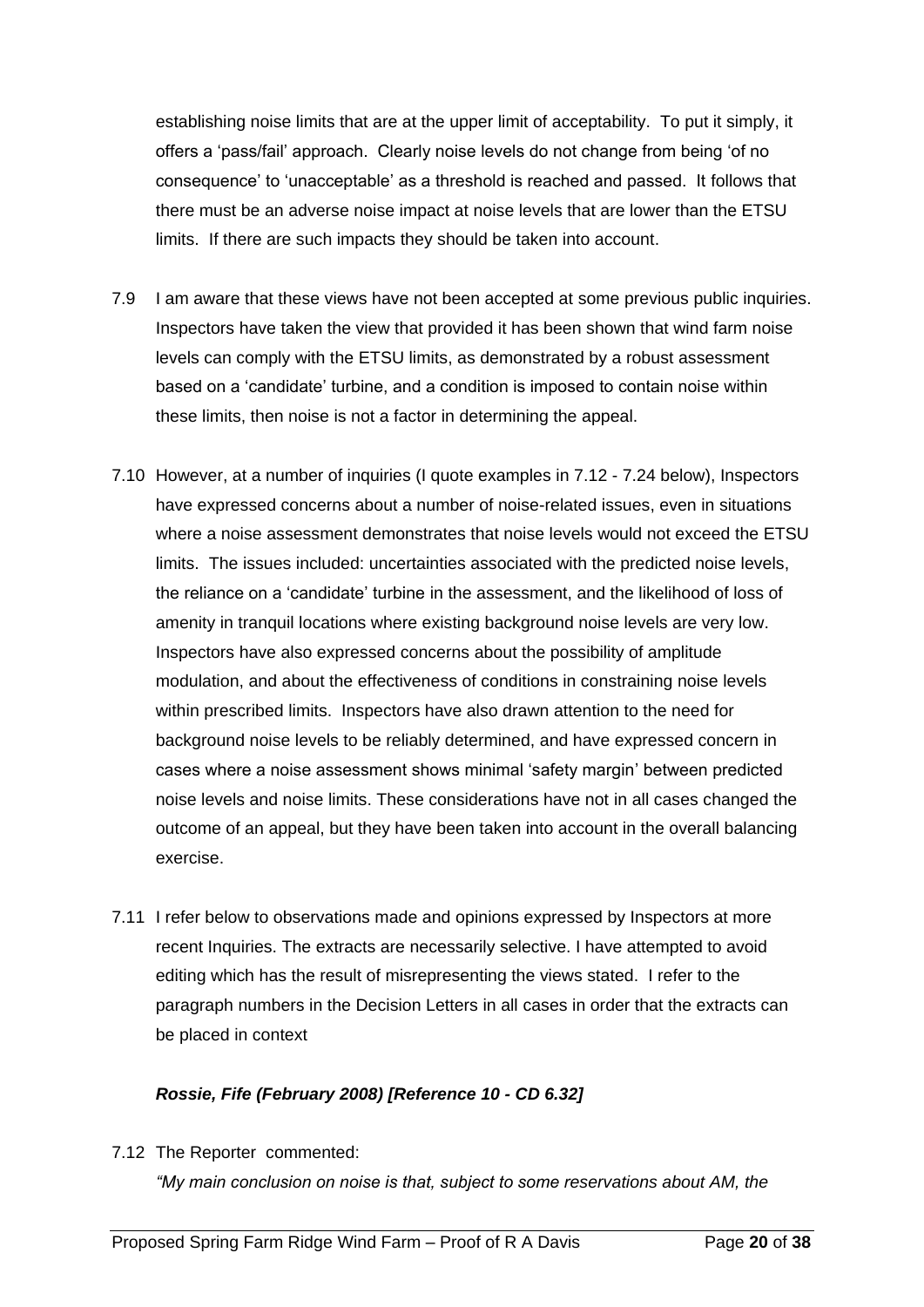*ETSU-R-97 standards would be met. To that extent, the proposal would therefore be acceptable from a noise point of view. However, as the appellant acknowledged, under some conditions during both day and night the turbines would result in a noticeable increase in noise levels at a large number of properties. This is not relevant in terms of ETSU-R-97, which is concerned with acceptability, not audibility. However, when people who are opposed to wind farms are able to hear, as well as see, the turbines, I believe that can increase the impact on residential amenity. Given the close proximity of the turbines to a large number of houses, particularly in Auchtermuchty, I attach some weight to this issue (28)".*

#### *Beech Tree Farm, Goveton, Kingsbridge (April 2009) [Reference 11- CD 6.33]*

#### 7.13 The Inspector said that:

*"ETSU is not to be interpreted as statute or applied inflexibly, especially as the document describes a framework for the measurement of wind farm noise and gives indicative noise levels thought to offer a reasonable degree of protection to wind farm neighbours without placing unreasonable restriction on wind farm development….. I have had regard to it as guidance on good practice in assessing the likely change to the noise environment, in considering the effects on amenity, and in the balancing exercise to be made in the circumstances which apply here".(35)*

*"I find that the proposed development would by reason of noise, impair the residential amenity of the occupiers of Pasture Combe to some extent; and that it might detract, at times, from the tranquillity currently enjoyed by those living or working in, or visiting, this part of the countryside…. The degree of harm arising from noise, and the extent of any policy conflict, are matters to be weighed in the balance – having regard to relevant policy and taking into account that there is no dispute in this case that the proposed development would not breach ETSU indicative limits. I return to this balance later".(45)*

and:

*"… Turbine noise would, to some extent, adversely affect the residential amenity of those living nearby, and would at times impair the tranquillity of the area. This is a factor to be weighed in the balance". (48)* 

#### *Nantglyn (November 2009) [Reference 12 – CD 6.34]*

7.14 In dismissing the Appeal, the Inspector stated that: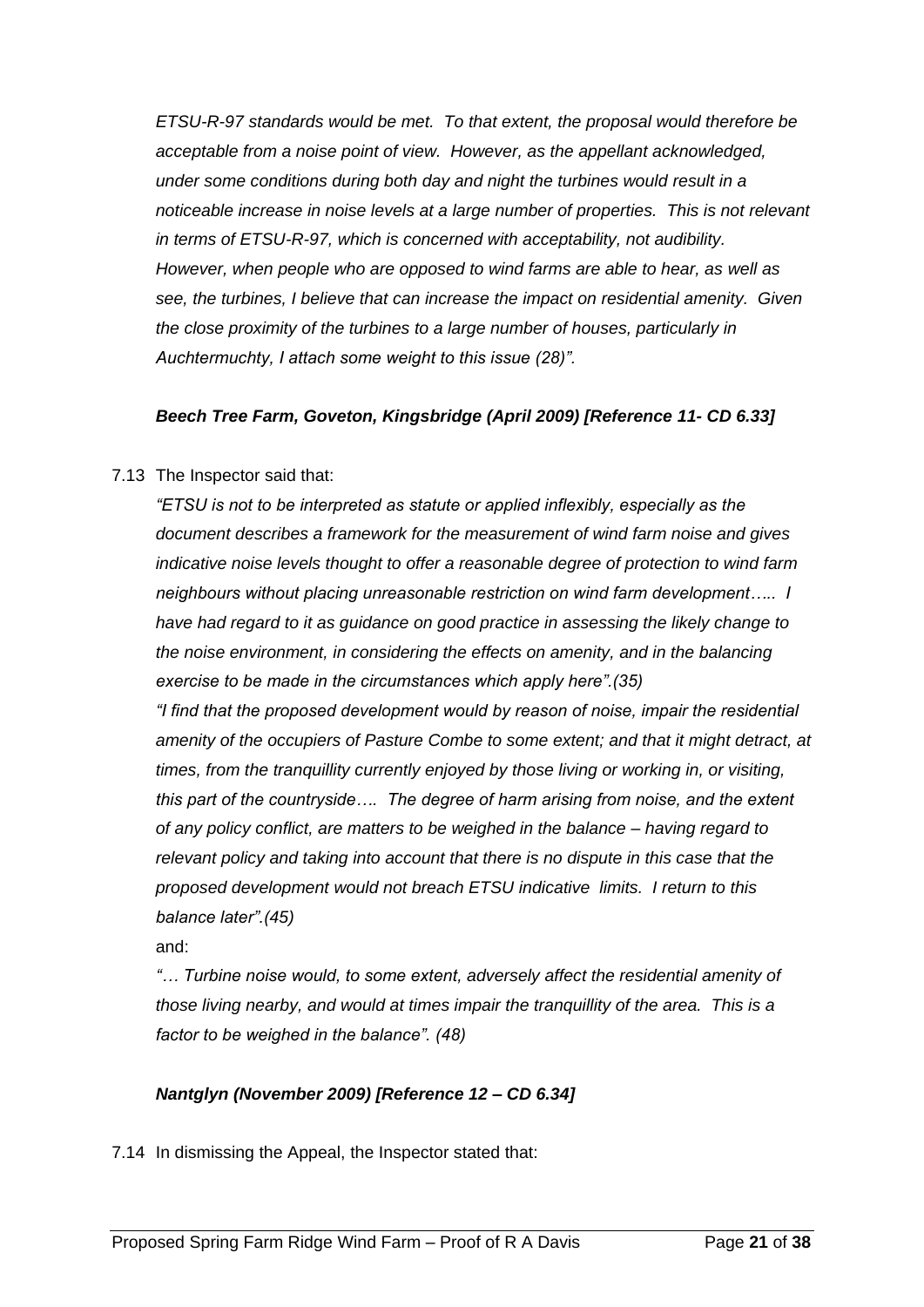*"… I have no doubt that these turbines could, with the suggested conditions, operate within or at the levels suggested in ETSU-R-97. These are the standards normally applied in Wales, however they are for guidance and are not absolute values. The problem is that those noise levels do not mean that the turbines cannot be heard." (21)* and:

*"The cumulative increase in noise, whilst likely to be within ETSU-R-97 levels, would result in a level of harm which would conflict with UDP policy …criteria" (23)* 

## *Den Brook (North Tawton) (December 2009) [Reference 13 – CD 6.2]*

7.15 In allowing the Appeal, the Inspector addressed noise issues extensively in paragraphs 69-122. Whilst acknowledging the significance of ETSU-R-97 he referred to a number of reservations (in paragraphs 71-79), including the requirement to modify the ETSU procedure to take account of site-specific wind shear (72), the fact that the authors of ETSU recommended that it should be reviewed after 2 years, whereas no review has taken place (71), and that there is legitimate debate about the issue of night-time noise and sleep disturbance (77-78). The Inspector referred to these matters as follows:

*"… to provide a context for the ensuing considerations, and to record my sympathy with the view that a review of ETSU-R-97 is overdue"* (80).

#### 7.16 At (118) the Inspector said that

*"The parties are effectively in agreement that the utility of ETSU-R-97 is questionable in some respects, and I have also been quite critical in a number of respects".* 

#### *Grise [Reference 14 - CD 6.35]*

7.17 The Inspector said:

**"***Given my concerns regarding the nature of the background noise levels …. and their critical importance in setting noise levels for the operation of the wind farm, I consider that the figures should be treated with considerable caution. This, coupled with my discomfort as to the limited headroom that appears to be in the comparative figures*  leads me to the conclusion that there is a distinct possibility that the living conditions of *the residents of (3 dwellings) and potentially some other properties would be significantly and unacceptably affected by noise…." (11.66).*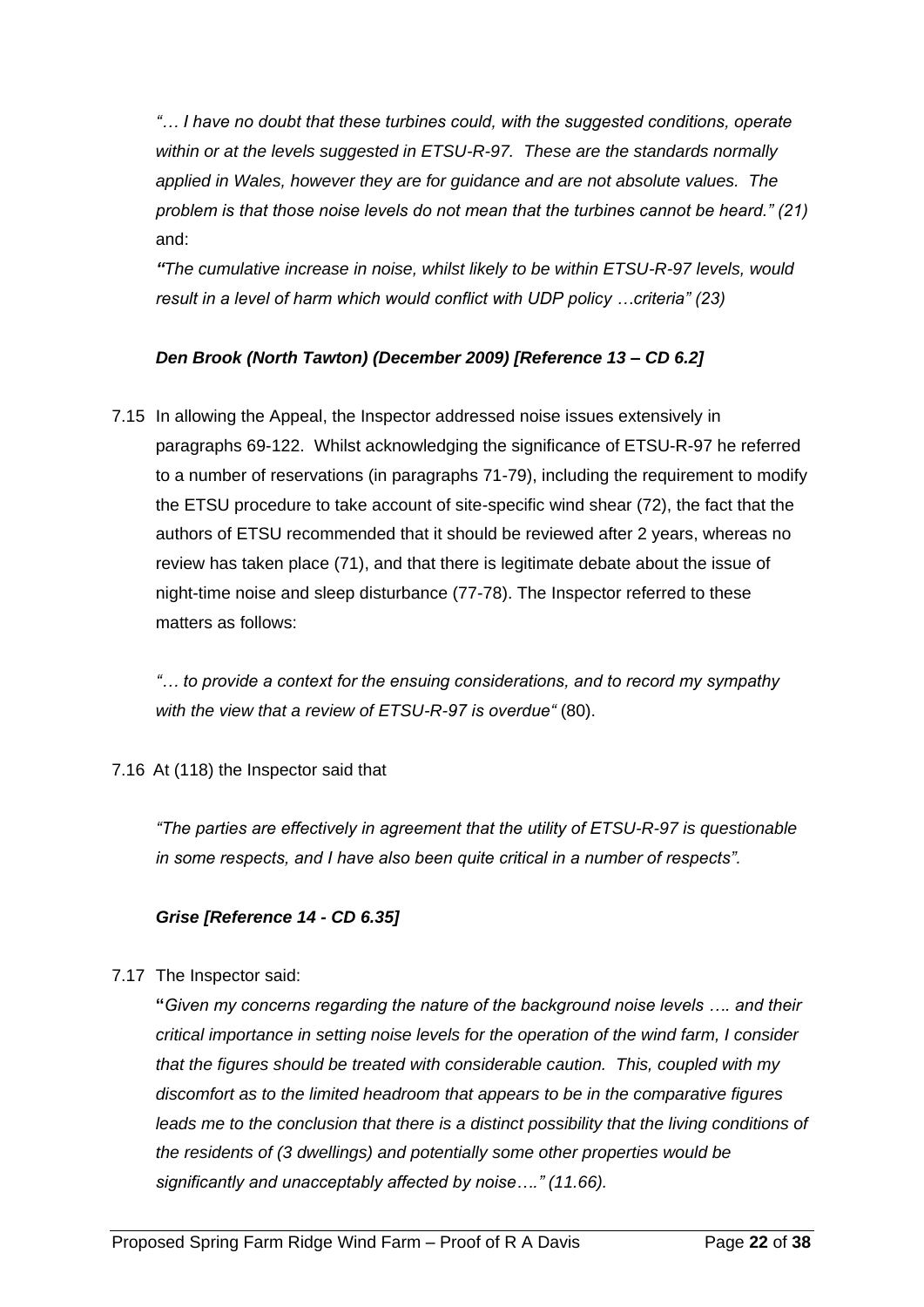In 11.58 and 11.59 the Inspector gave some significance to the observation that although noise levels were shown to comply with the ETSU night-time noise limits the predicted noise levels exceeded the existing background noise levels by more than 5dB at some wind speeds.

#### *Matlock Moor [Reference 15 - CD 6.36]*

- 7.18 The Inspector expressed concern that predicted noise levels were either at the ETSU limit or within 2dB of the limit at 2 dwellings (82).
- 7.19 The Inspector observed that the predicted noise level could at some times exceed the background noise level by around 10dB at (2 dwellings), and said: "I *anticipate that the tranquillity currently enjoyed by the residents and visitors at these properties would be spoiled as a result. A 10dB increase in noise would double the noise experienced and according to BS4142:1997….noise complaints are …. likely in such circumstances" (84).*
- 7.20 At (86) the Inspector expressed concern that since compliance with noise limits was likely to be marginal at some dwellings, with little or no '*safety cushion'*, the noise conditions might be '*brought into play with some frequency'*. The investigations required to check compliance with conditions could take many weeks to resolve and, during that time, complainants might have to live with a noise problem. If this situation were to arise it could have a serious impact on their living conditions.

#### *Moorsyde [Reference 16 – CD 6.37]*

7.21 At (331) the Inspector expressed concern that, even ignoring criticisms from the residents' group about the background noise levels and the noise predictions, it would be '*a challenge'* for the wind farm operator to meet the ETSU noise limits at all times and observed that: .

"…*at certain times and in certain places the ETSU-R-97 limits would be met with only 2dB to spare… at three properties there would be significant potential for the noise limits to be exceeded".*

7.22 Although the Appellant had offered mitigation (reducing the power of the three nearest turbines in certain wind conditions, if necessary) the Inspector said that the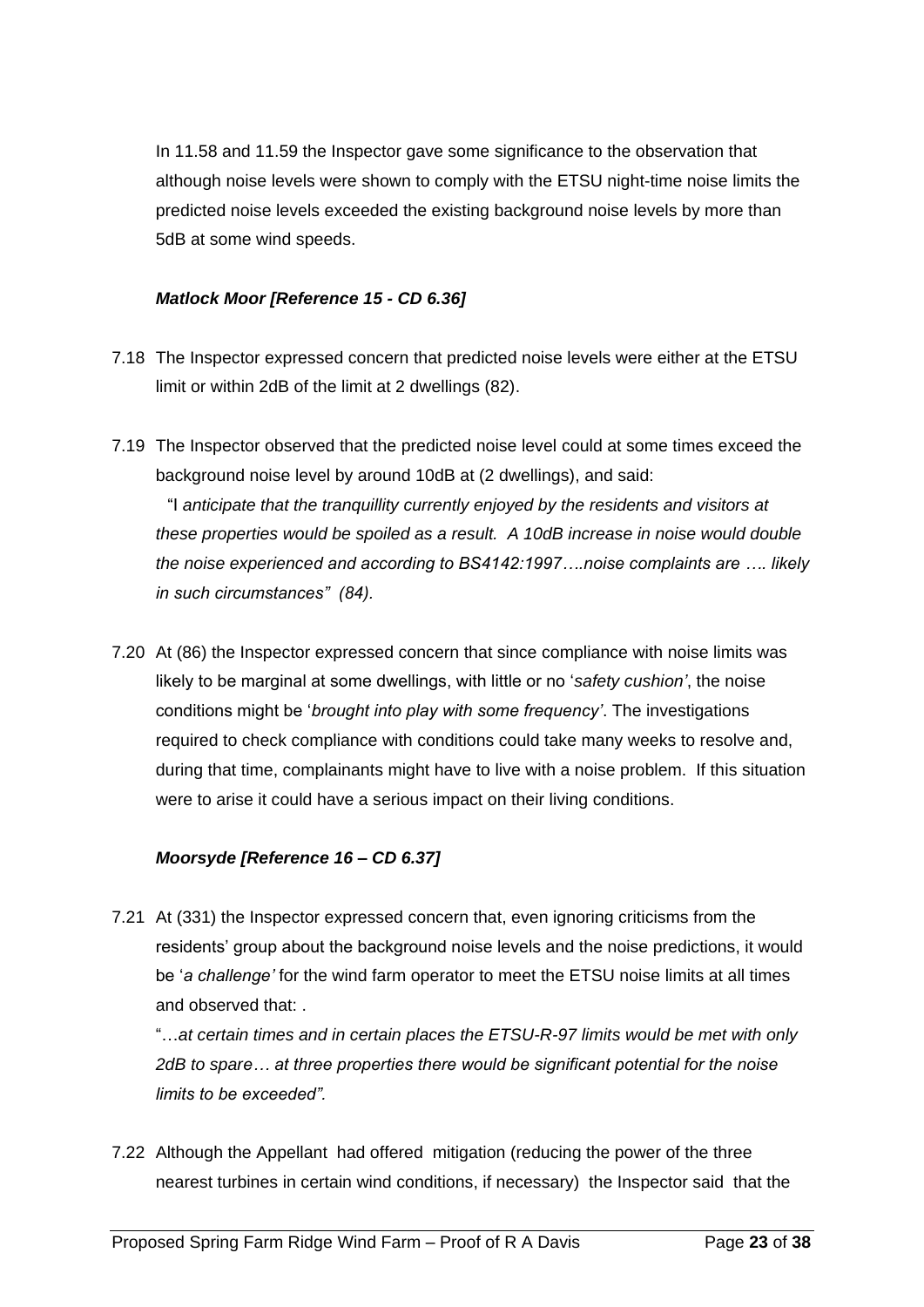potential for the noise limits to be exceeded, and the complexities involved in enforcing the noise conditions, was '*a matter that causes me considerable concern'.*

#### *Princes Soft Drinks (Bradford) [Reference 17 – CD 6.38]*

7.23 At paragraphs 36-37, the Inspector raised questions about the uncertainties involved in calculating the 10m standardised wind speed from measurements at greater heights, and questioned whether the procedures took account of atmospheric conditions. She drew attention in paragraphs 40-43 to the tight margins between the predicted noise levels at the ETSU limits (at night) at some dwellings and commented as follows: .

*"ETSU-R-97 was written some time ago, when wind turbines were much smaller. …. Given that the technology has moved on so much, the effects of modern machines are*  likely to be different from those that prevailed some years ago. In the light of this it *should be remembered that ETSU-R-97 is only guidance and should not be used inflexibly. Therefore, it is not unreasonable to consider relevant parts of other noise guidance". (50)*

*"British Standard 4142, used for industrial and commercial noise, whilst not appropriate for assessing wind turbine noise, is useful for indicating when complaints would be likely". (51)*

7.24 The Inspector noted at (53) and (54) that the ETSU night time lower limit of 43 dB  $L_{A90}$ had been based on the 1980 WHO sleep disturbance criterion of 35 dB  $L_{Aeq}$ , but that this criterion had subsequently been reassessed at 30 dB  $L_{Aeq}$ . She also expressed concern about the undesirability of relying on noise conditions to ensure that noise limits were complied with:

*"Relying solely on planning conditions to deal with excess noise exposure, should it occur, is unsatisfactory where predicted margins are tight, as in this case". (56)* 

*"Even on the Appellant's results, the margins by which some properties meet the ETSU-R-97 limits are negligible. The methodologies employed are only designed to predict noise levels and cannot precisely state what the actual noise environment would be at any particular locations. Given the close proximity of schools, offices and particularly dwellings, these tight margins and uncertainties merit a cautious approach". (58).*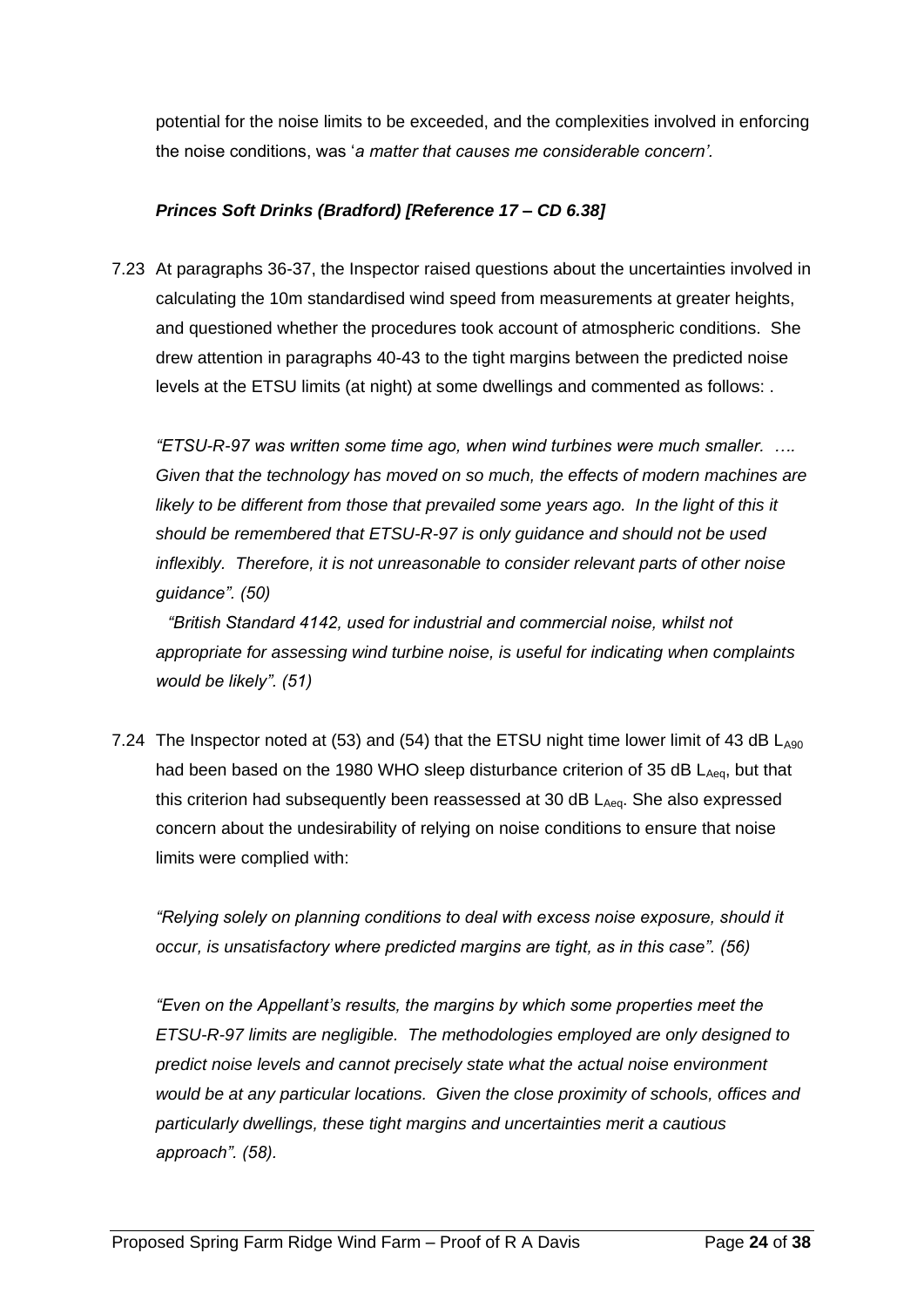- 7.25 I am aware that there is case law relating to these matters, resulting from planning decisions being considered in the High Court. I attach at Appendix 6 an extract from ,*Burnett-Hall on Environmental Law'* which refers to some of the decisions from which I quote. These judgments appear to me also to support the view that ETSU-R-97 is not 'the complete answer'.
- 7.26 I believe that these conclusions from Inspectors and the High Court lend support to my professional opinion that compliance with noise limits based on ETSU-R-97 does not, in itself, ensure that people living in the vicinity of a wind farm will not suffer disturbance and loss of amenity. The loss of amenity could be significant. Noise impact is therefore a matter that should be considered and weighed in the balance to be made between adverse effects and the benefits of the scheme, even in cases where it has been demonstrated, using predictions based on a 'candidate' turbine, that the wind farm can be operated within ETSU noise limits and where appropriate noise conditions could be applied on the permission.
- 7.27 I recognise that national policy on onshore wind has changed since the decisions to which I refer were issued. However, I do not see that the views expressed by Inspectors in those decision letters would conflict with current policy as set out in the NPPF or EN-3. EN-3 clearly permits some flexibility in the weight a decision-maker should give to the outcome of a noise assessment using ETSU-R-97. No policy document states that compliance with the ETSU-R-97 noise limits is the one and only relevant consideration, or rules out the use of additional guidance or standards in addition to ETSU-R-97.
- 7.28 As noted in 7.8 above, ETSU provides no means of assessing the significance of noise impact other than proposing a method of establishing noise limits that are at the upper limit of acceptability. An alternative or additional means of assessing noise impact is by comparing the level of the 'new' noise with the existing background noise. This is the principle of BS4142 [Reference 6 - CD 9.13] which is the Standard used in the UK for assessing the noise impact (in terms of the likelihood of complaints) of most types of industrial noise. The change in the noise environment resulting from a development does seem to me to be a relevant consideration and the 'new noise relative to existing background noise test' does, I believe, offer a useful guide to the potential noise impact of a wind farm development. I note that the Inspectors at the Matlock Moor and Princes Soft Drinks Appeals (see above) took account of the conclusions to be drawn from a 'BS4142 type' assessment. It is necessary to consider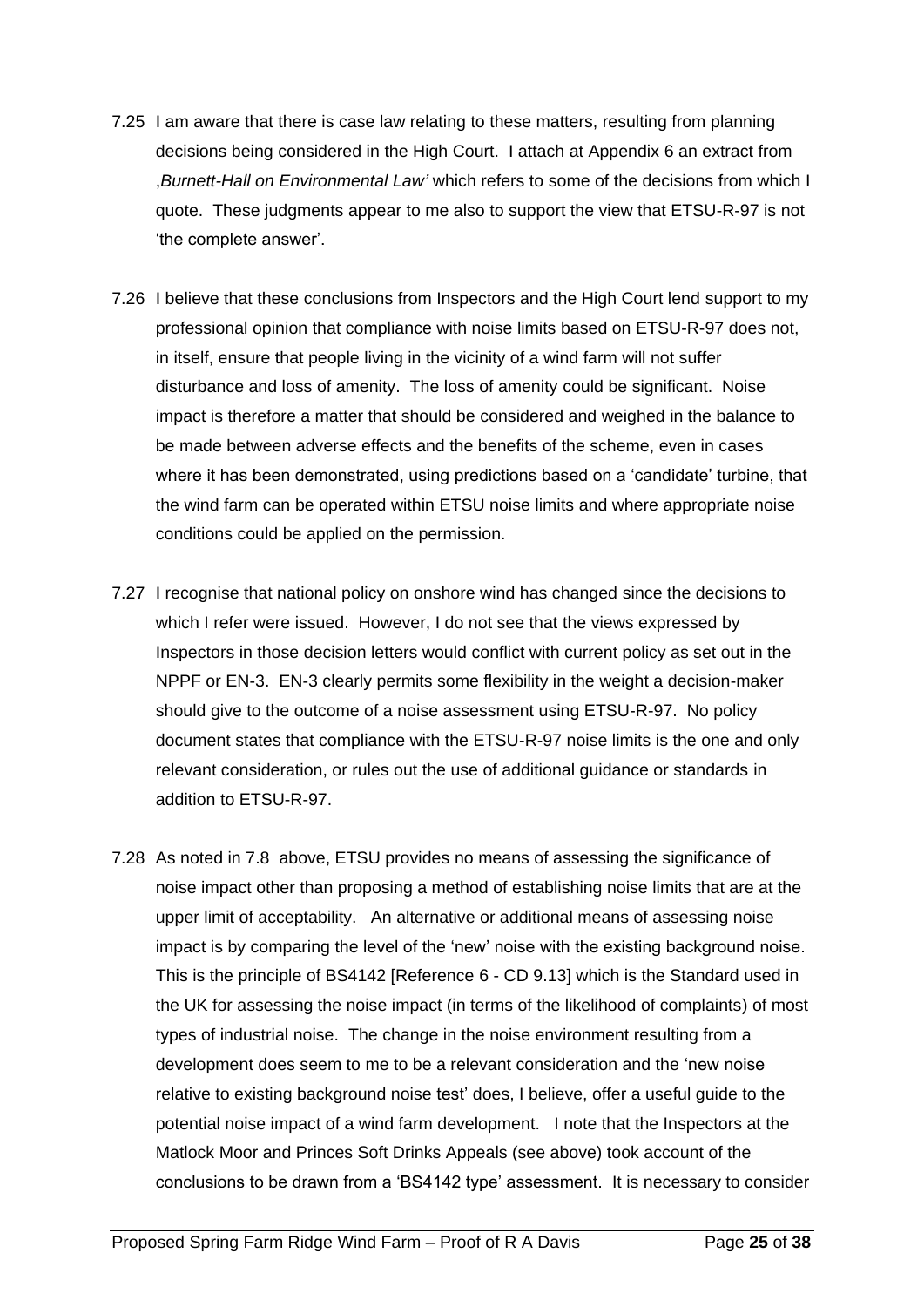the change in the noise environment caused by a development in order to judge compliance with the provisions in local and national planning policy on noise and amenity.

- 7.21 BS4142 indicates that where the level of a 'new' noise exceeds the background noise level (with the 'new' noise absent) by more than about 10dB, complaints concerning noise are 'likely'. An increase of around 5dB is 'of marginal significance' in terms of the likelihood of complaints. In BS4142, the 'new' noise is expressed as an  $L_{Aeq}$  (timeaverage) level, whereas wind farm noise levels are expressed as  $L_{A90}$  levels. For a wind farm,  $L_{Aeq}$  levels are about 2dB higher than  $L_{A90}$  levels: therefore in terms of  $L_{A90}$ levels (as used here) the BS4142 'marginal' and 'complaints likely' thresholds are around 3dB and 8dB respectively.
- 7.22 The Table below sets out the excess of predicted turbine noise above the night-time and quiet daytime background noise levels for the V90 turbine, at the wind speed for which the excess is greatest (6 m/s in all cases). Predicted wind turbine noise levels and background noise levels are taken from the tables on Figures SG1-SG11 in the TNEI Note of 7 August 2013. The 'excess' values in the last columns are rounded to the nearest dB, for clarity.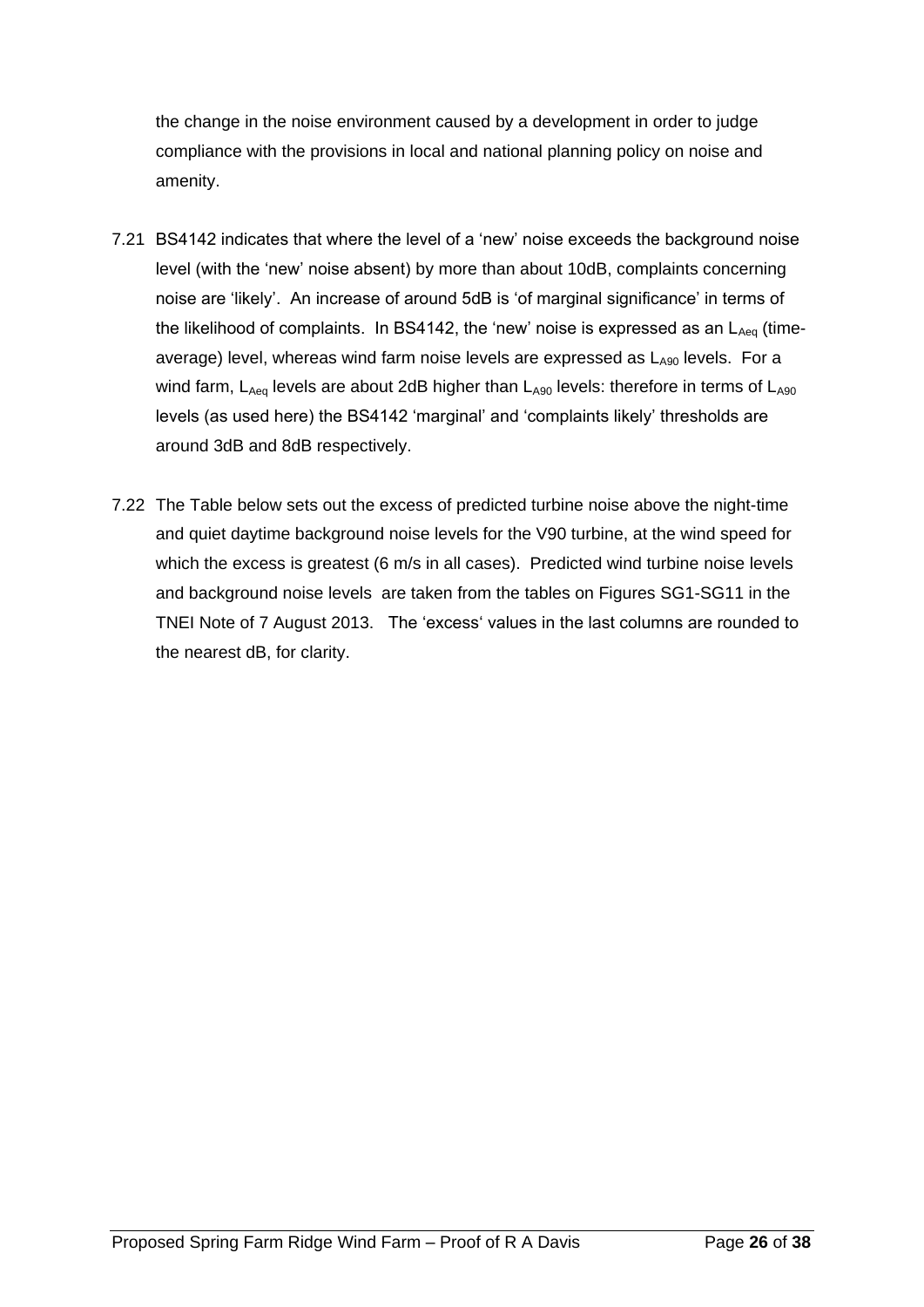*Table T 7.22 Predicted Wind Turbine Noise Levels vs. Background Noise Levels*

| Receptor                       | Predicted V90      | Background noise level<br>$L_{A90}$ (all at 6m/s wind |           | Excess turbine noise<br>over background |                     | Excess turbine noise<br>over background      |           |
|--------------------------------|--------------------|-------------------------------------------------------|-----------|-----------------------------------------|---------------------|----------------------------------------------|-----------|
|                                | turbine noise      |                                                       |           |                                         |                     |                                              |           |
|                                | level $L_{A90}$ dB | speed)                                                |           | noise $(L_{A90} - L_{A90})$             |                     | noise (L <sub>Aeq</sub> -L <sub>A90</sub> as |           |
|                                | @wind speed        |                                                       |           |                                         |                     | BS4142)                                      |           |
|                                |                    | Night                                                 | Quiet Day | Night                                   | Quiet Day           | Night                                        | Quiet Day |
|                                |                    |                                                       |           |                                         |                     |                                              |           |
| Peter's Farm                   | 30.9 dB @ 6m/s     | 26.6 dB                                               | 32.3 dB   | 4.3 dB                                  | $-1.4$ dB           | 6 dB                                         | 1 dB      |
| <b>Station Road</b>            | 31.7 dB @ 6m/s     | 24.0 dB                                               | 32.1 dB   | 7.7 dB                                  | $-0.4$ dB           | 10dB                                         | 2 dB      |
| Grange Farm                    | 34.0 dB @ 6m/s     | 26.5 dB                                               | 33.9 dB   | 7.5dB                                   | $\overline{0.1}$ dB | 10dB                                         | 2 dB      |
| Spring Farm                    | 38.1 dB @ 6m/s     | 28.0 dB                                               | 35.5 dB   | 10.1 dB                                 | 2.6 dB              | 12 dB                                        | 5 dB      |
| <b>Bungalow Farm</b>           | 38.1 dB @ 6m/s     | 24.8 dB                                               | 35.2 dB   | 13.3 dB                                 | 2.9dB               | 15dB                                         | 5 dB      |
| <b>Greatworth Hall</b>         | 38.4 dB @ 6m/s     | 24.8 dB                                               | 35.2 dB   | 13.6 dB                                 | 3.2 dB              | 16dB                                         | 5 dB      |
| Greatworth                     | 33.1dB @ 6m/s      | 24.2 dB                                               | 33.6 dB   | 8.9 dB                                  | $-0.5$ dB           | 11 dB                                        | 2 dB      |
| Manor Farm                     | 33.9 dB @ 6m/s     | 26.3 dB                                               | 34.2 dB   | $7.6$ dB                                | $-0.3$ dB           | 10dB                                         | 2 dB      |
| Stuchbury Hall Farm            | 36.8 dB @ 6m/s     | 28.0 dB                                               | 33.3 dB   | 8.8 dB                                  | 3.5dB               | 11dB                                         | 6 dB      |
| <b>Stuchbury Manor</b><br>Farm | 34.6 dB @ 6m/s     | 26.3 dB                                               | 34.2 dB   | 8.3 dB                                  | 0.4 dB              | 10dB                                         | 2 dB      |
| Ash Vale                       | 35.4 dB@ 6m/s      | 28.0 dB                                               | 35.5 dB   | 7.4dB                                   | $-0.1$ dB           | 9 dB                                         | 2 dB      |

7.23 It is clear that the predicted wind turbine noise levels, even for the 'quieter' Vestas V90, although compliant with the derived ETSU-R-97 limits, would exceed the existing background noise levels at the nearest dwellings by significant margins. This is particularly the case at night at wind speeds around 6 m/s, when noise levels would equal or exceed the BS 4142 'complaints likely' level at all except two of the listed dwellings. During the daytime, noise levels would rate as 'marginal' at Spring Harm, Bungalow Farm, Stuchbury Hall Farmk and Greatworth Hall. In the following section I present my view on how these noise levels would be perceived by people living in or visiting the area.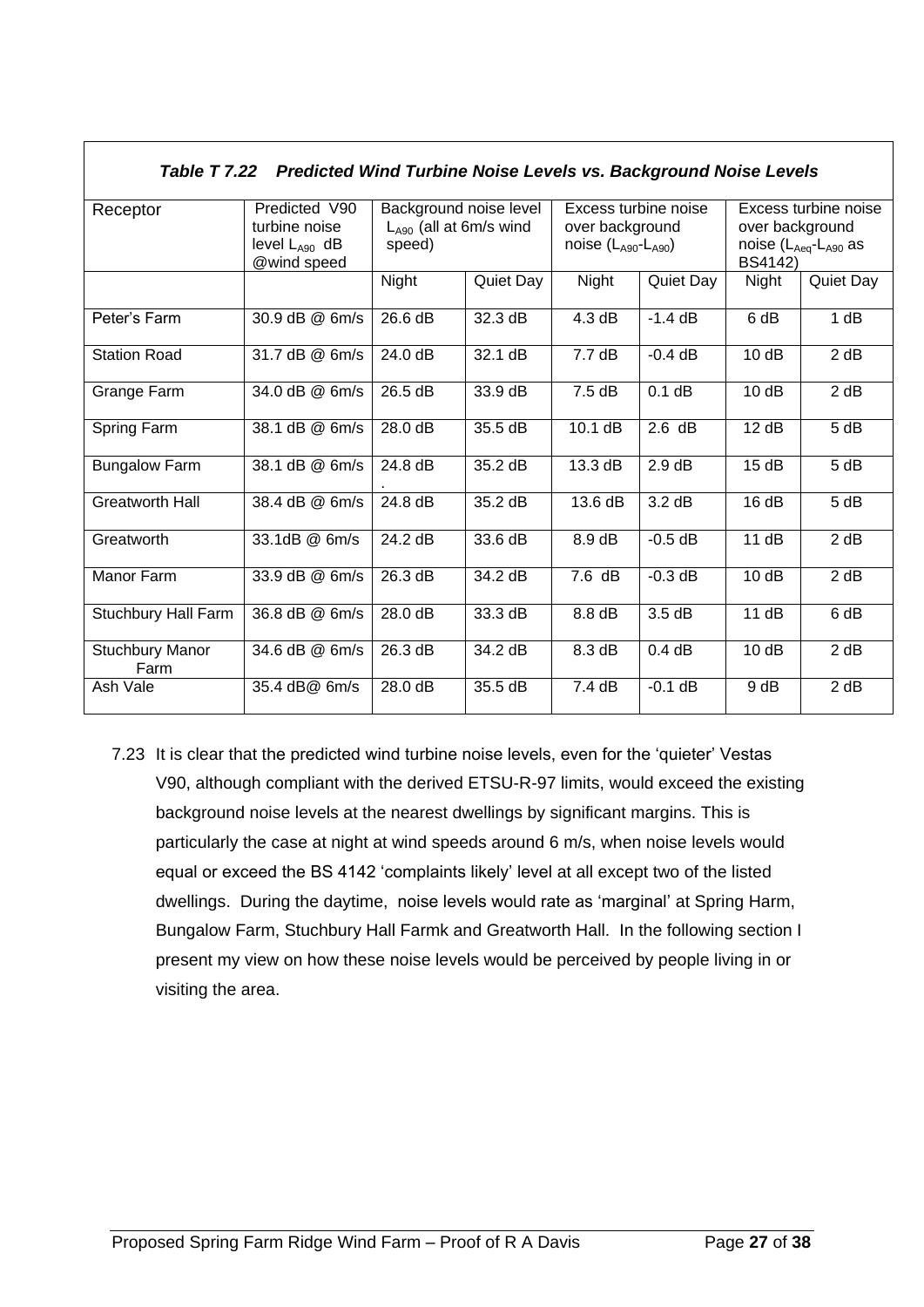#### **8 The Noise Impact of the Development**

- 8.1 In this section I give my professional opinion on how noise from this development, if permitted, would affect local residents and visitors to the area. Although I refer to numerical values of noise level, as far as possible I describe these effects in terms of how they would be experienced in the real world, reflecting the actual land use impacts of the development.
- 8.2 My assessment is based on the noise levels generated by the Vestas V90 candidate turbine, as tabulated in the TNEI Note of 7 August 2013.

#### **Noise during the Day**

- 8.3 As shown on the Figures in the TNEI Note of 7 August 2013, wind farm noise levels at 4 dwellings (Spring Farm, Bungalow Farm, Greatworth Hall, and Stuchbury Hall Farm) would exceed the existing background noise levels over a range of wind speeds during the daytime amenity hours (evenings, Saturday afternoons and Sundays). Currently, residents living here will experience widely-varying ambient noise levels at these times, with a low background of distant traffic noise, varying levels of noise from wind in trees and other vegetation, punctuated by intermittent noise from passing vehicles, birdsong, and agricultural and domestic activities. Against this background, wind turbine noise would be audible at these dwellings as a relatively steady 'hum', which may exhibit a 'swishing' or 'pulsing' character. I believe that residents at these four dwellings in particular would be very aware of noise from the wind farm, when they were relaxing in the open areas around their houses during evenings and at weekends. I would expect the level and character of the noise to be such as to cause distraction, loss of concentration on other tasks (such as reading in the garden), and annoyance.
- 8.4 It is the case that wind farm noise would only attain the predicted levels at dwellings in downwind conditions, and it would be audible only over a certain range of wind speeds. For locations to the north of the site, such as Stuchbury Hall Farm, this would be when winds were from the south. I attach in my Appendix 7 a wind rose for RAF Wittering, which I believe provides a typical picture of the average annual distribution of wind speed and direction in eastern England*..* A rough analysis shows that southerly winds in the range of wind speeds 4-8m/s, which is the critical range here (the wind speed range for which wind farm noise would exceed the background noise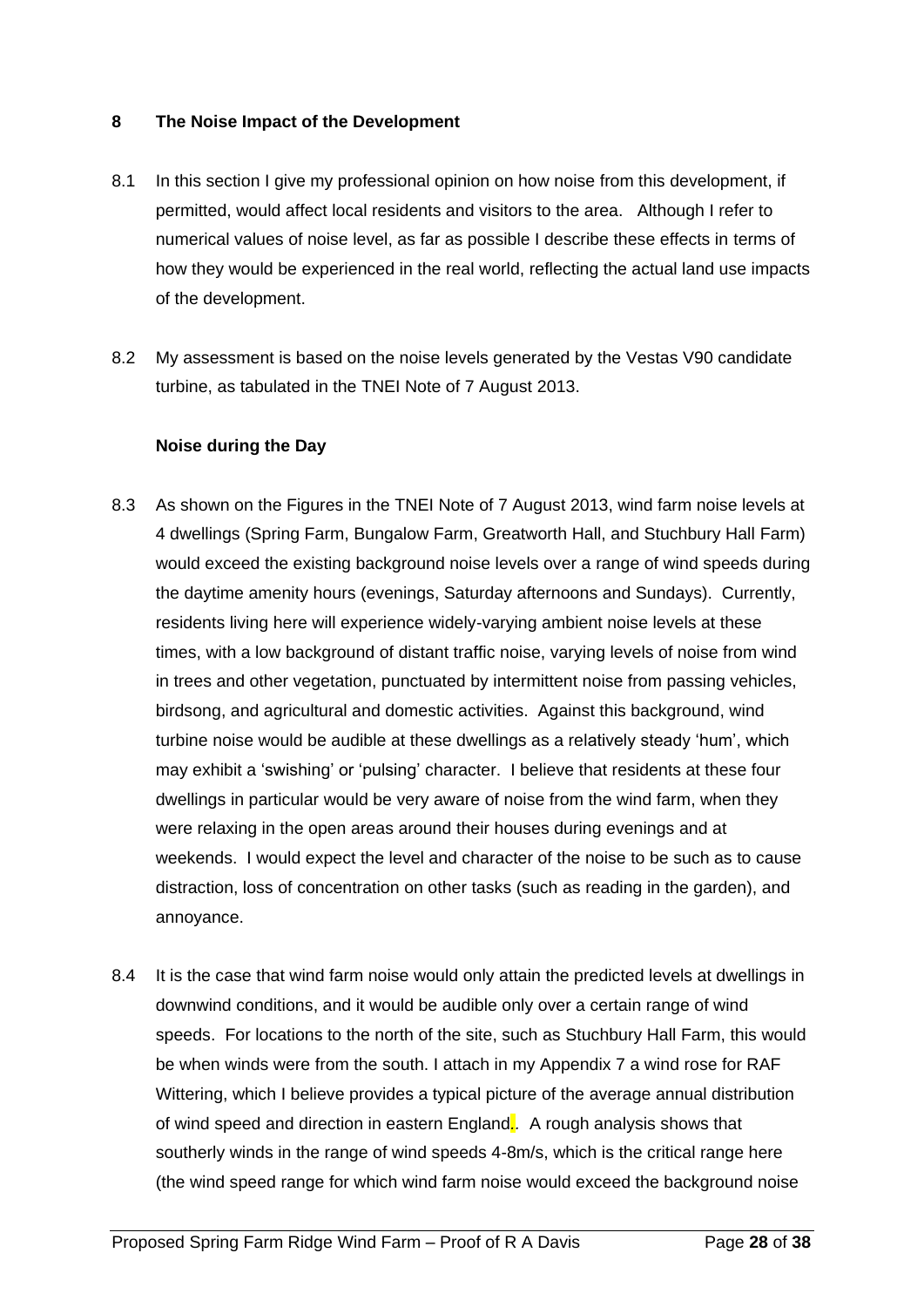during the day), occur for about 30% of the time. For northerly winds, when dwellings to the south (such as Greatworth Hall and Bungalow Farm) would be affected, the corresponding figure is about 18%.

8.5 Wind turbine noise could be audible, during daytime amenity hours, outside dwellings within about 1 km of a wind turbine. It would be perceived as a low 'roar' or 'hum', possibly overlaid with a 'swish' character, and distinct from other commonplace noises in the area. At four dwellings – Spring Farm, Bungalow Farm, Greatworth Hall and Stuchbury Hall Farm – noise at some wind speeds during the daytime would be at the 'marginal likelihood of complaints' level in BS4142 for the above typical percentages of the time. These are clearly not trivial percentages, and since weather patterns often tend to change quite slowly, noise would be audible at the predicted levels for several days at a time.

#### *Footpaths and Bridleways*

- 8.6 Persons making use of the footpaths and bridleways closer to or crossing the wind farm site would experience higher noise levels. These public rights-of-way (PROW) and their positions relative to the wind turbine positions, are shown on my Figure 2. PROW AN10, AN36 AN9 and AN7 pass within approximately 100 metres of the base of a wind turbine, with separation distances of only about 50 metres between T1 and AN9 and between T3 and AN10. AN10 also passes within about 100 metres of T2, T3 and T4.
- 8.7 I estimate that noise levels on these footpaths, at the closest points of approach to the turbines, would typically be 51-54 dB  $L_{A90}$ , equivalent to 53-56 dB  $L_{Aeq}$ , with wind turbines operating in wind speeds around 8m/s. Noise levels would be constant at wind speeds from 8m/s upwards, and only about 3dB lower at a wind speed of 5m/s. At these close distances, the turbine noise would exhibit a characteristic rhythmic 'swish' (amplitude modulation) because of the directivity of noise radiated from the turbine blades.
- 8.8 These are high noise levels on footpaths in a rural area which currently provides a quite tranquil environment, certainly during the evenings and at weekends. From the ES (Table 6.4 – not updated by the TNEI Note of 7 August 2013) existing background noise levels during daytime amenity hours (measured at dwellings, but assumed similar to levels in open fields) are generally in the range  $40-45dB$  L<sub>A90</sub> at wind speeds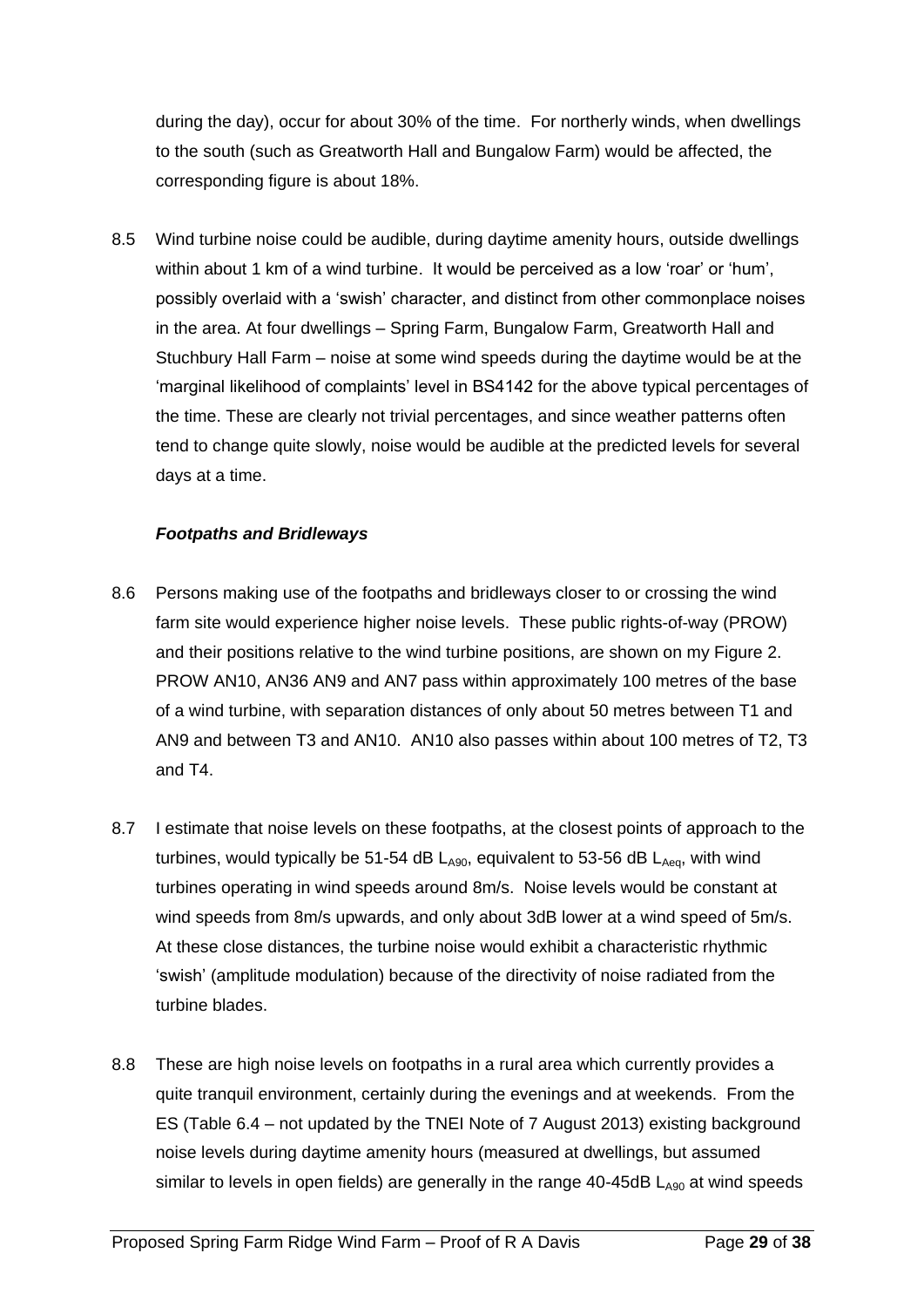up to 10m/s. Background noise levels experienced by walkers on these footpaths, passing turbines in turn, would be elevated (compared with existing levels) by up to around 10dB when wind turbines are operating. Wind turbine noise would present a dominant source and would mask the commonplace country sounds such as birdsong. The loudness of noise levels of 53-56dB  $L_{Aeq}$  can be judged by comparison with the typical values on Table 2.1 in the ES (extracted from the PPS22 Companion Guide): a level of 55 dB(A) is represented by '*a car at 40mph at 100 metres'* and 60dB(A) as '*a busy general office*'. In my opinion noise at these levels, prevailing over a significant length of these footpaths, would severely detract from the pleasure of anybody using it, especially regular users who had previously enjoyed a more tranquil environment.

8.9 I note that the Reporter at the Rossie Inquiry [Reference 10 -CD 6.32] gave some weight to the effect of noise from wind turbines on common land and footpaths.

*"Three of the proposed turbines would be only about 180 metres from the southern field* (one of two fields comprising the common*). I consider that most people who use the common for recreation would perceive the visual impact as major and adverse. Additionally, noise levels would reach about 50dB, which many people would probably find annoying. In certain wind conditions, this would no longer be a peaceful place. I consider this to be a significant disadvantage of the proposed scheme". (30).*

*"A footpath runs through part of the southern field, providing a link to Auchtermuchty. Two of the turbines would be about 400m from a section of this footpath. The impact on users of this footpath would be significant". (31).* 

8.10 Although in that case the Inspector was considering the impact on a common (publiclyowned land) of some historic interest, one feature of the site at Spring Farm Ridge is the network of footpaths crossing and bordering the site, such that it can be approached from several directions and walked round by a number of routes. This is rather different from the more usual situation where a single footpath may skirt or cross a wind farm site.

#### *Noise at night*

8.11 During the night, it can reasonably be assumed that people would be indoors, either sleeping or preparing to go to sleep. Therefore noise levels inside houses are the important consideration. A reasonable estimate of the difference between external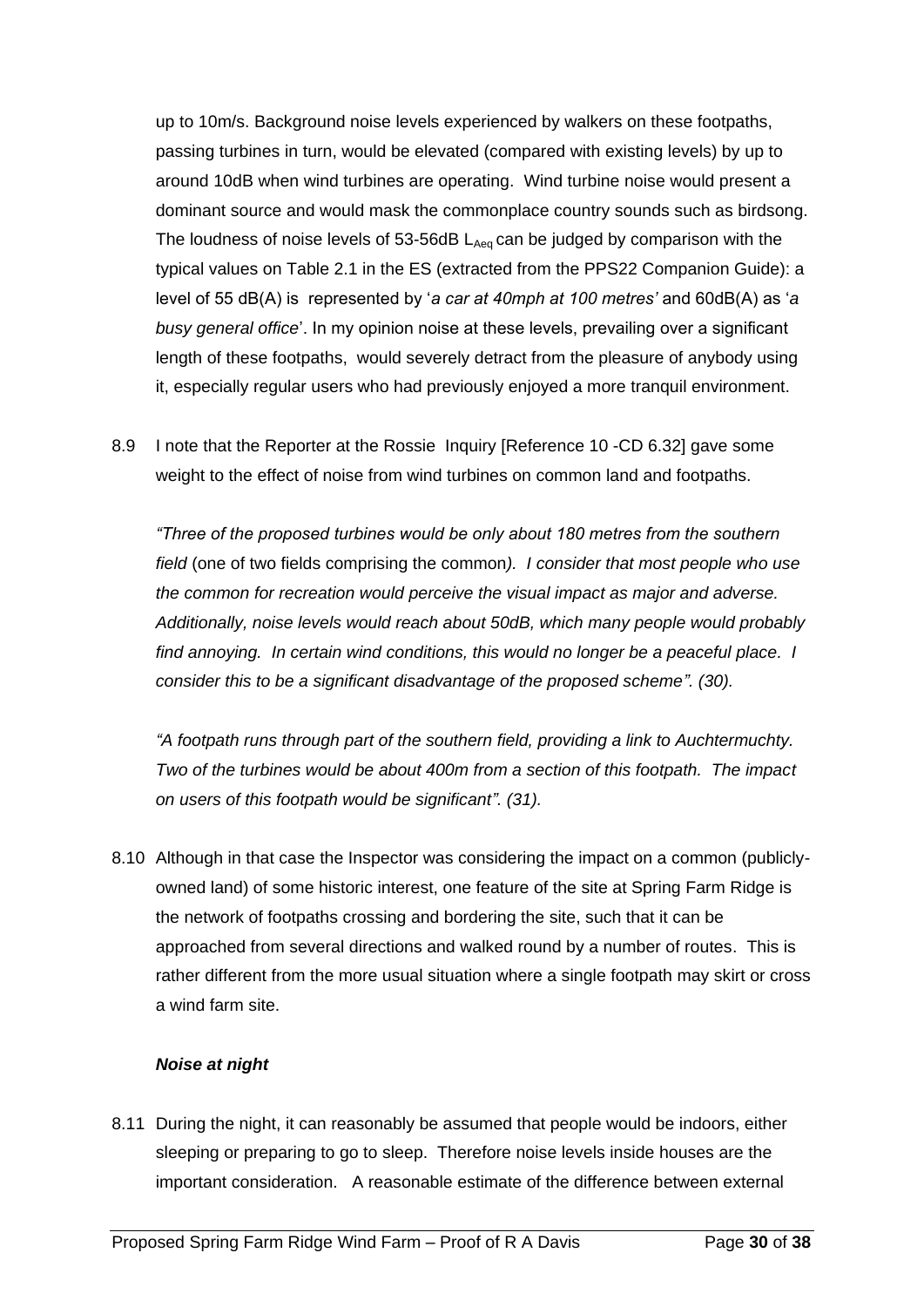wind turbine noise and the noise within the house, with open windows, is 10dB [Reference 9, CD 9.9 – extract at MY Appendix 8]. Predicted wind farm noise levels outside at Stuchbury Hall Farm, Greatworth Hall, Spring Farm and Bungalow Farm are between 38.0 and 39.6 dB  $L_{A90}$  (equivalent to 40 – 42dB  $L_{Aeq}$ ) at wind speeds from 8m/s upwards. Noise levels inside bedrooms with windows open would therefore be expected to be  $30-32$  dB  $L_{Aeq}$ . The 1999 World Health Organization Guidelines [Reference 5 – extract in my Appendix 4] recommends that noise levels in bedrooms at night should not exceed 30 dB  $L_{Aeq}$  to avoid sleep disturbance. BS8233 [Reference 7 – extract in my Appendix 5] identifies a noise level inside bedrooms at night of 30dB L<sub>Aeq</sub> as being a 'good' standard, subject to the qualification that this criterion refers only to 'steady, anonymous noise'. Noise of a distinctive character would justify a more stringent criterion. Although primarily intended to provide guidance on design objectives for new dwellings, BS8233 provides further endorsement of the WHO target levels.

- 8.12 Apart from drawing attention to the relevant WHO/BS8223 guidelines, I am not qualified to give evidence on the potential for wind turbine noise to disturb sleep, as I am not an expert in sleep medicine. My only observation is that I believe that for a person lying awake at night a 'new' and distinctive noise, even at relatively low levels of around 30dB, but at a level of 10dB above the familiar background noise from other sources, has the potential to be very annoying and therefore cause difficulty in going to sleep. There would be some relief, when wind speeds were such that the turbines were not operating or in wind directions for which a dwelling was upwind of the wind farm. However, these periods of relief might serve only to increase the perceived adverse effects of the wind farm noise. People can become habituated to noise, if the noise is continuous or regular in pattern (such as traffic noise) and familiar or anonymous in character. However, in this case wind turbine noise, although present for much of the time, would vary in level depending on wind speed and direction and would sometimes be absent.
- 8.13 Currently, bedrooms in these houses would be very quiet, in the absence of occasional noise from domestic equipment such as refrigerators etc., even when windows are open. Typical internal background noise levels at wind speeds around 5-6m/s (for example) will be around 15 dB  $L_{A90}$  and would not exceed 20dB  $L_{A90}$  until wind speeds rose above 7-7.5 m/s. I note that ES Table 2.1 gives examples of 'indicative noise levels' and shows a noise level of 20 dB as being typical of a 'quiet bedroom'. Even with windows open, noise levels inside houses in this area at night will clearly be quiet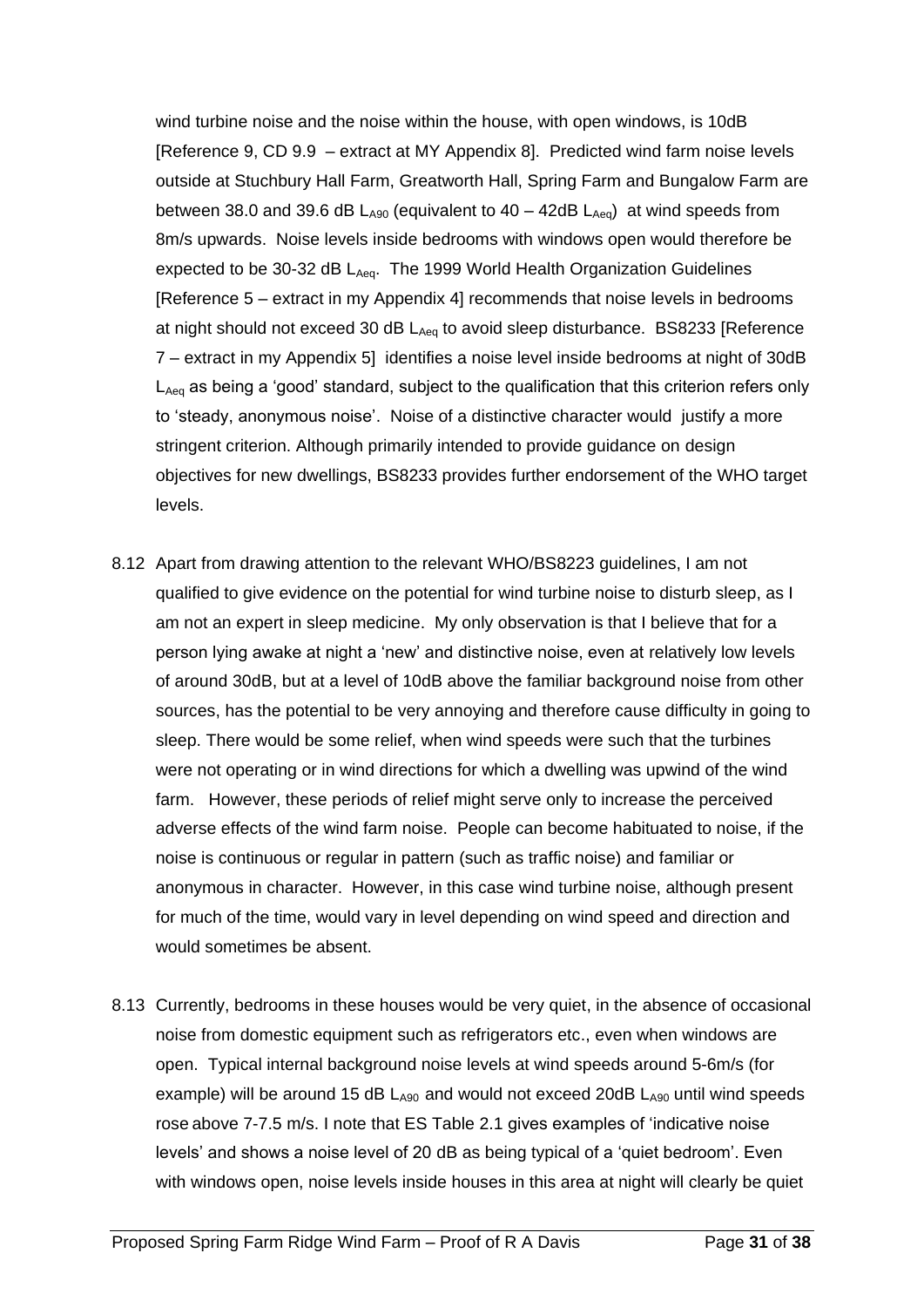or very quiet, and I would expect residents to value the low noise levels they currently experience in bedrooms at night. With the proposed wind turbines operating in a wind speed of 7-8 m/s the wind farm noise level of  $30\n-32$ dB L<sub>Aeq</sub> in bedrooms with windows open would be the dominant noise. At all the dwellings identified in the ES, and others in their vicinity, I would expect wind turbine noise to be audible inside bedrooms over a range of wind speeds when these dwellings were downwind of the wind farm. Noise would be detected as a low 'roar' or 'hum', and a distinctive 'swish' character might be present.

- 8.14 I note that in his proof of evidence to the previous inquiry, Mr Arnott (at Paragraph 5.3) presented a sample calculation of night-time noise inside bedrooms based on the assumption that windows were kept closed, providing a noise level difference between outside and inside of 21dB. I attach the relevant extract from Mr Arnott's proof in my Appendix 3. This is an unrealistic assumption: residents in rural areas cannot be expected to keep windows closed at all times in order to achieve satisfactory living and sleeping conditions.
- 8.15 The most affected houses would be Spring Farm, Bungalow Farm, Greatworth Hall and Stuchbury Hall Farm, where the excesses of wind farm noise above existing background noise levels would be 11-16 dB (Table T 7.22 above) at some wind speeds. However, wind farm noise would be audible inside bedrooms at night, when windows are open, at most dwellings within 1km of the site in some wind conditions and possibly at greater distances. I believe that some of these residents would find wind farm noise heard inside bedrooms at night to be annoying and distracting and that in some cases noise could cause difficulties in going to sleep.
- 8.16 Wind turbine noise would be distinguishable from other sources of background noise in the countryside, such as wind in vegetation, animal sounds, agricultural operations and birdsong, because of its frequency content and (when it occurs) continuous nature. Also, as explained in Section 9 below there is a risk that wind turbine noise will exhibit excessive amplitude modulation (blade 'swish' or 'thump').

#### *Overall View on Noise Impact*

8.18 My view, as justified above, is that the noise levels resulting from this development would result in a substantial adverse effect on residential amenity and quality of life, and the amenity of the local countryside, which many people would find unacceptable,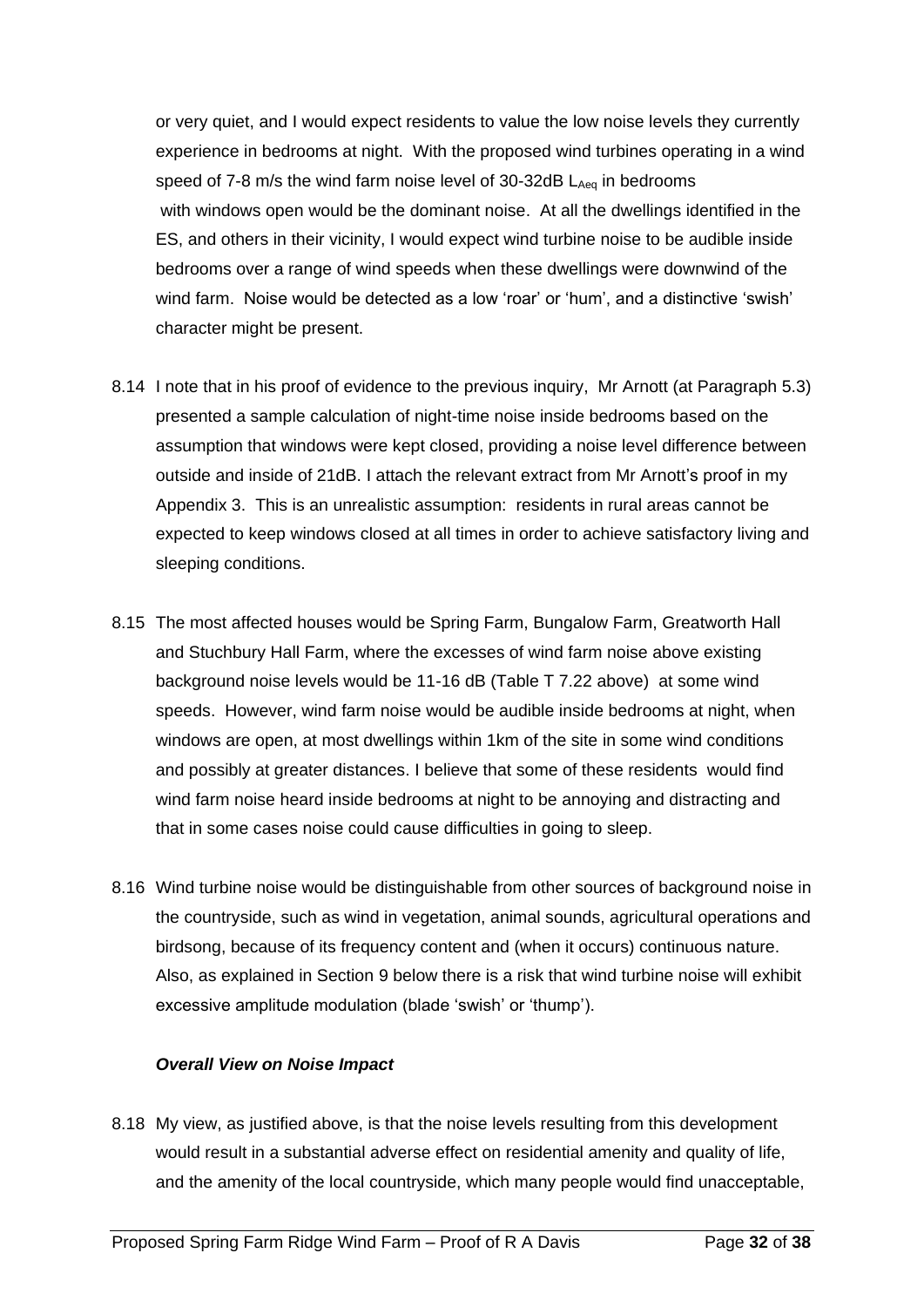irrespective of whether noise levels could be contained within the appropriate ETSU-R-7 noise limits.

### **9 Other Noise Issues**

#### *Construction Noise*

9.1 I cover the issue of construction noise (and, implicitly, decommissioning noise) in 5.1 and 5.2 above.

#### *Low Frequency Noise and Health Effects*

- 9.2 There has been widespread publicity (mainly in the press and on internet sites) suggesting that infrasound, low frequency noise and vibration from wind turbines could result in adverse health effects in people living in the vicinity. It is an issue often raised by members of the public and is obviously a matter for concern.
- 9.3 I am aware that there are public concerns about low frequency noise, infrasound and vibration from wind turbines and possible resulting adverse health effects, but there is no general, scientifically-informed agreement that such effects can result. Inspectors at planning appeals have heard extensive evidence on this matter and have in all cases reached the view that the possibility that low frequency noise from wind turbines could have any adverse effects on local residents does not justify refusing planning consent. I do not disagree with the statements concerning infrasound and lowfrequency noise in paragraphs 3.2 in the ES.
- 9.4 However, I do not discount the possibility that wind farm noise may have *indirect*  effects on health, resulting from annoyance and related stress and from sleep disturbance, although these are medical matters and I am not qualified to offer an expert opinion on them.

#### *Amplitude Modulation*

9.5 There is a risk that wind turbine noise will exhibit high levels of amplitude modulation ('AM' - a rhythmic 'swish' or 'thump') in some weather conditions. If this phenomenon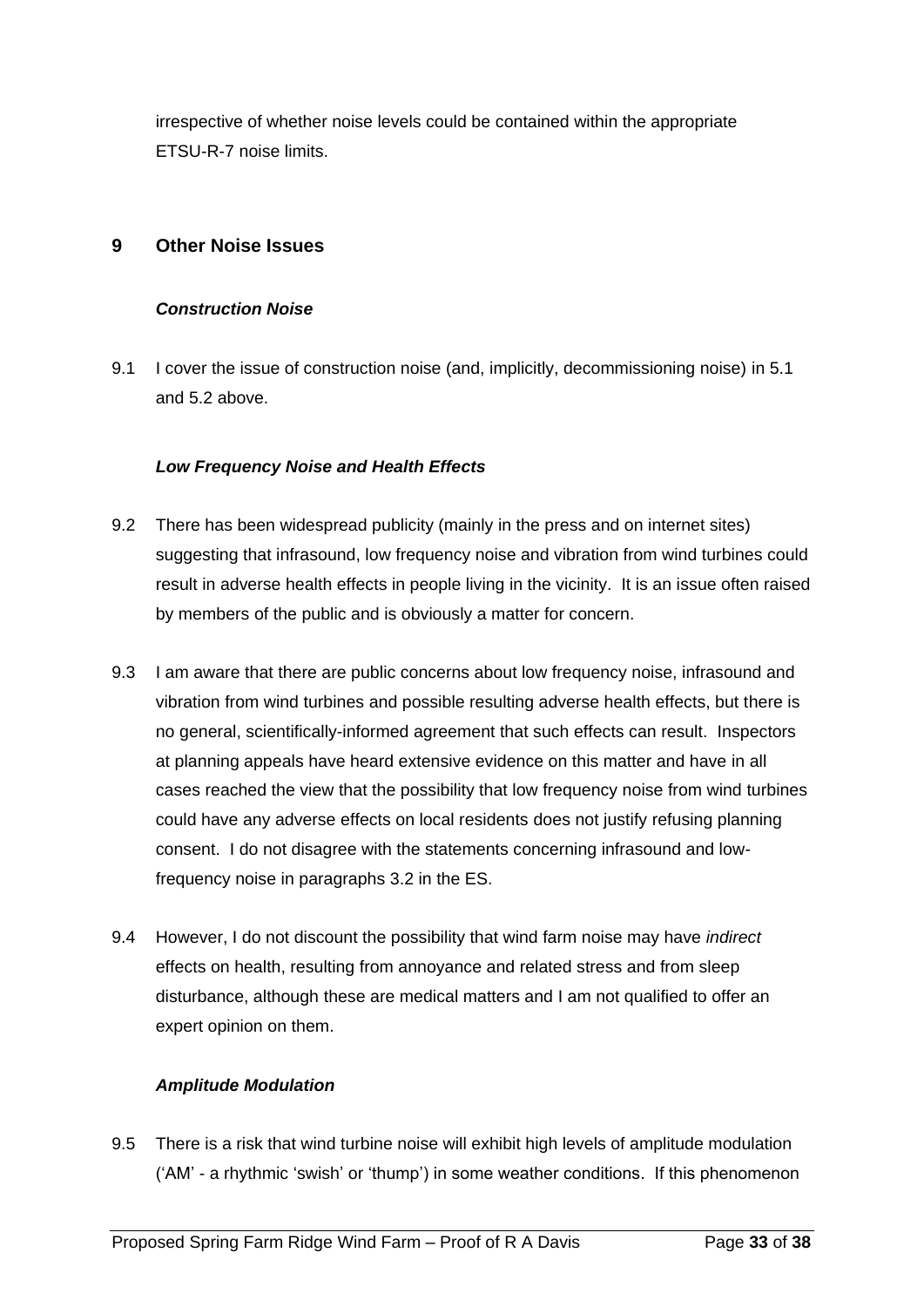occurs, the potential for disturbance due to noise is considerably greater than if the noise is steady in level. The causes of excessive amplitude modulation are not understood, although it has been suggested that the problem is more likely to occur on flat sites where high wind shear (the difference between the wind speed at the top of the rotor 'arc' and the wind speed at its lowest point) is more likely.

- 9.6 The ES refers to AM in paragraph 3.3 onwards. These paragraphs refer to the 2005 'Salford Report' [CD 9.3] and to a subsequent government statement [CD 9.4].. This response is presumably intended to dismiss concerns about AM on the grounds that the UK government decided not to pursue further research into the phenomenon. This is hardly a helpful scientific opinion on the degree of risk that AM might occur here to the extent that noise impact will be further enhanced. AM is a matter of concern to the UK wind energy industry (and internationally), and RenewableUK (previously the British Wind Energy Association) are currently undertaking a research programme: the objectives of this research, as summarised in the Conference paper attached in my Appendix 9, are to investigate the causes of 'greater than average' AM and to establish the typical annoyance responses to noise which is amplitude modulated. I have been participating in this research: no results have yet been published.
- 9.7 At 3.3.2 the ES suggests possible factors which might indicate that enhanced AM is more likely on a particular wind farm site, and concludes that the proposed development does not exhibit any of the listed 'characteristics' Since the causes of enhanced AM (which are multiple) are not fully understood, this list of 'risk factors' must be viewed as being speculative, and discussion about whether or not they apply to the Spring Farm Ridge site is therefore of little assistance. All that can be said is the well-documented occurrences of significant AM have so far been limited to relatively few UK wind farm sites and in the current state of knowledge it is not possible to quantify the risk of AM occurring at this site. Although (statistically) the risk of its occurring at any particular site may be small, if it does occur the effects on local residents (in terms of loss of amenity) can be very substantial.
- 9.8 Because there is no established procedure for measuring or assessing AM, and no defined 'dose-response' relationship, devising a planning condition to address AM presents major difficulties. 'AM' Conditions have been imposed by Inspectors on at least two occasions [Den Brook - CD 6.2 and Swinford - extract in my Appendix 10] although at other appeals [e.g. Batsworthy Cross - CD 6.15] such conditions have been judged to fail the 'tests' of Circular 11/95, being considered by the Inspector to be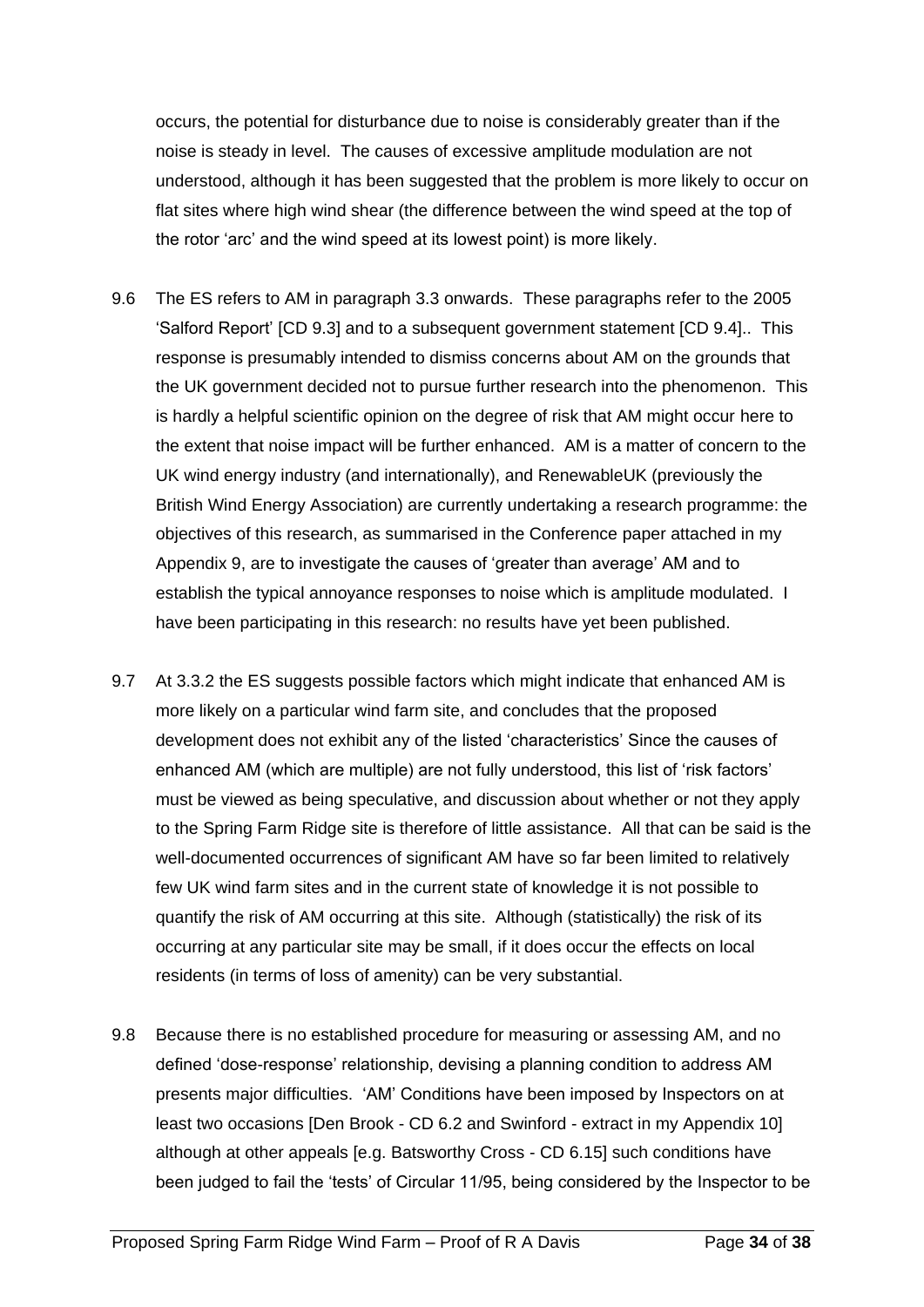either unnecessary or insufficiently precise. A condition of the Swinford type (my Appendix 10), which essentially requires an assessment to be made on a subjective **basis** and relying on information available at the time of the event and applying thencurrent good practice, might be imposed here. There is a reasonable prospect that the state-of-knowledge will have advanced within 1-2 years to the extent that the severity of AM can be objectively assessed, and its causes adequately understood to enable the characteristic to be mitigated, such that a condition of this form would be effective.

### **10 Conclusions**

- 10.1 I have reviewed the noise assessment for the proposed wind farm at Spring Farm Ridge, Helmdon, as set out in the Appendix G of the Environmental Statement (ES) dated September 2010, Chapter 12 of the Further Environmental Assessment (FEI) dated February 2012, and the TNEI Note of 7 August 2013. I reach the following conclusions:
- 10.2 I do not consider that noise from construction and decommissioning activities should present any obstacle to planning permission, subject to appropriate controls. I am aware that there are public concerns about low frequency noise, infrasound and vibration from wind turbines and possible resulting adverse health effects, but there is no general, scientifically-informed agreement that such effects can result. Therefore my evidence relates only to the assessment of the levels of wind turbine noise, as measured on the dB(A) scale, likely to be audible at dwellings in the vicinity of the site, and the effects of these levels of noise on residential amenity and the amenity of the local countryside.
- 10.3 I am currently awaiting a response from Mr Arnott of TNEI to attempt to clarify two issues:
	- The values of Sound Power Levels assumed for the Vestas V90 2.0MW turbine now adopted as the 'candidate' for the purposes of noise assessment.
	- The necessity for and effect of carrying out directional analysis on the background noise data to derive appropriate noise limits for receptors to the south, south west and south east of the site.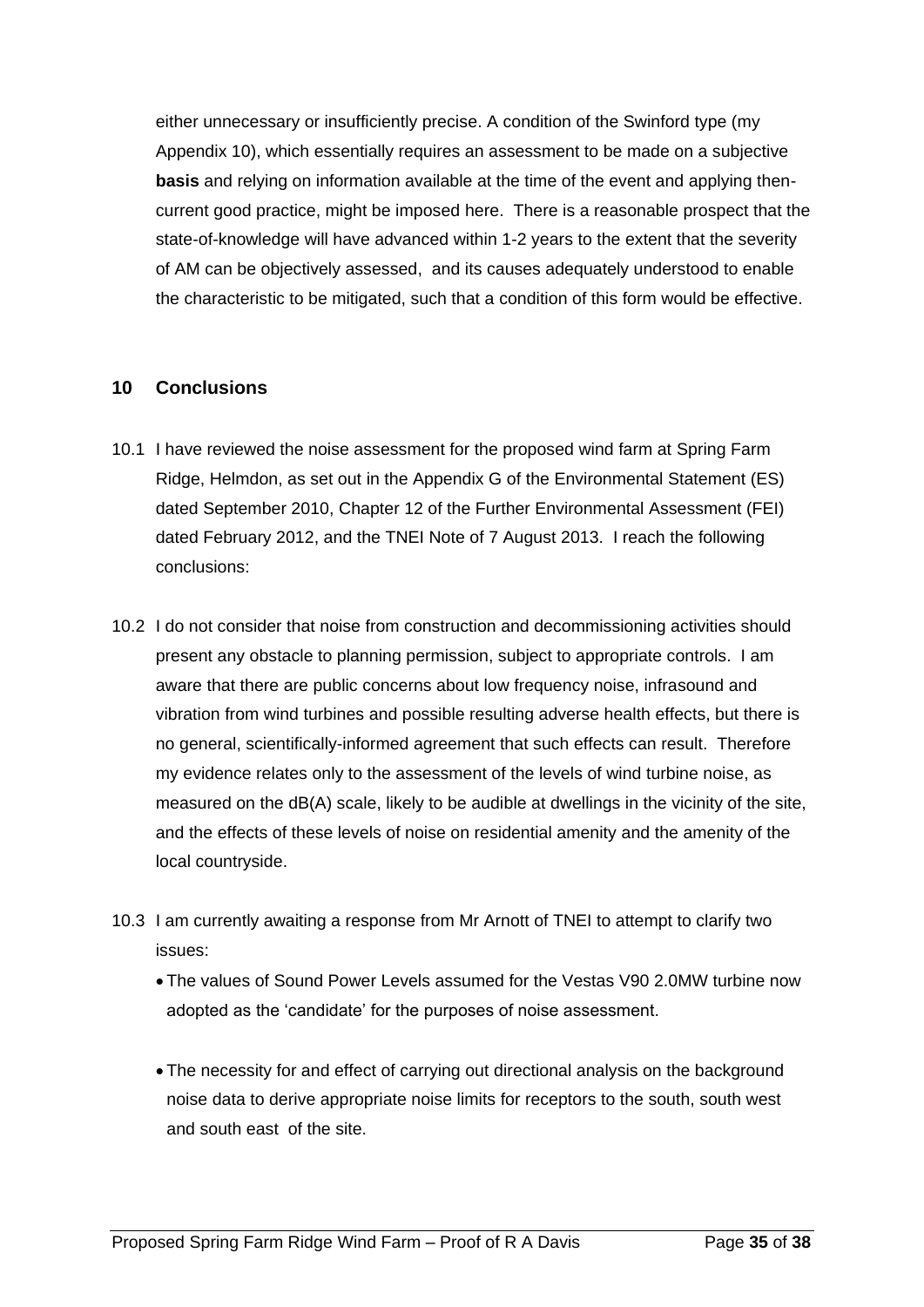Depending on the outcome of these discussions, which may lead to revisions to the assessment, I may need to provide supplementary evidence.

- 10.4 The noise assessment as presented relies wholly on a comparison between predicted wind farm noise levels, at local dwellings, with noise limits derived from measurements of existing background noise levels using the procedure in the ETSU-R-97 Report. I do not consider that sole reliance on such a comparison is sufficient to consider the potential effects of wind farm noise on residential amenity in rural areas where background noise levels can be very low.
- 10.5 Even if it is agreed that noise from the wind farm would not exceed noise limits properly derived using ETSU-R-97, this would not mean that there would be no adverse noise impact in this rural area. This is because the ETSU noise limits do not represent the threshold of no substantial adverse noise impact but only an upper limit of absolute acceptability: the ETSU procedure provides only a 'pass/fail' test. Clearly noise levels cannot change from being 'of no consequence' to 'unacceptable' once a particular threshold is passed. It follows that there must be some adverse impact at noise levels below such a threshold. These impacts could be substantial, as they would be in this case, to the extent that many people would find them unacceptable. I have made comparisons between predicted wind turbine noise levels and existing background noise levels, including using the principle of British Standard 4142, to provide a measure of this adverse impact.
- 10.6 Inspectors at other inquiries have given weight to this consideration, even in cases where it was not disputed that the ETSU limits would be complied with, and have expressed the view that material loss of amenity can result even in situations where noise levels are 'ETSU-compliant'.
- 10.7 National policy does not state that compliance with ETSU-R-97 limits should be the one and only test of whether the noise impact of a proposed wind farm is acceptable in reaching a planning decision.
- 10.8 It is clear that some residents in the vicinity of the proposed Spring Farm Ridge wind farm would experience a significant increase in background noise levels in this currently tranquil area. Wind turbine noise would be clearly audible outside dwellings in some wind conditions during daytime amenity hours (evenings, Saturday afternoons and Sundays). At night, wind turbine noise would be audible in bedrooms, when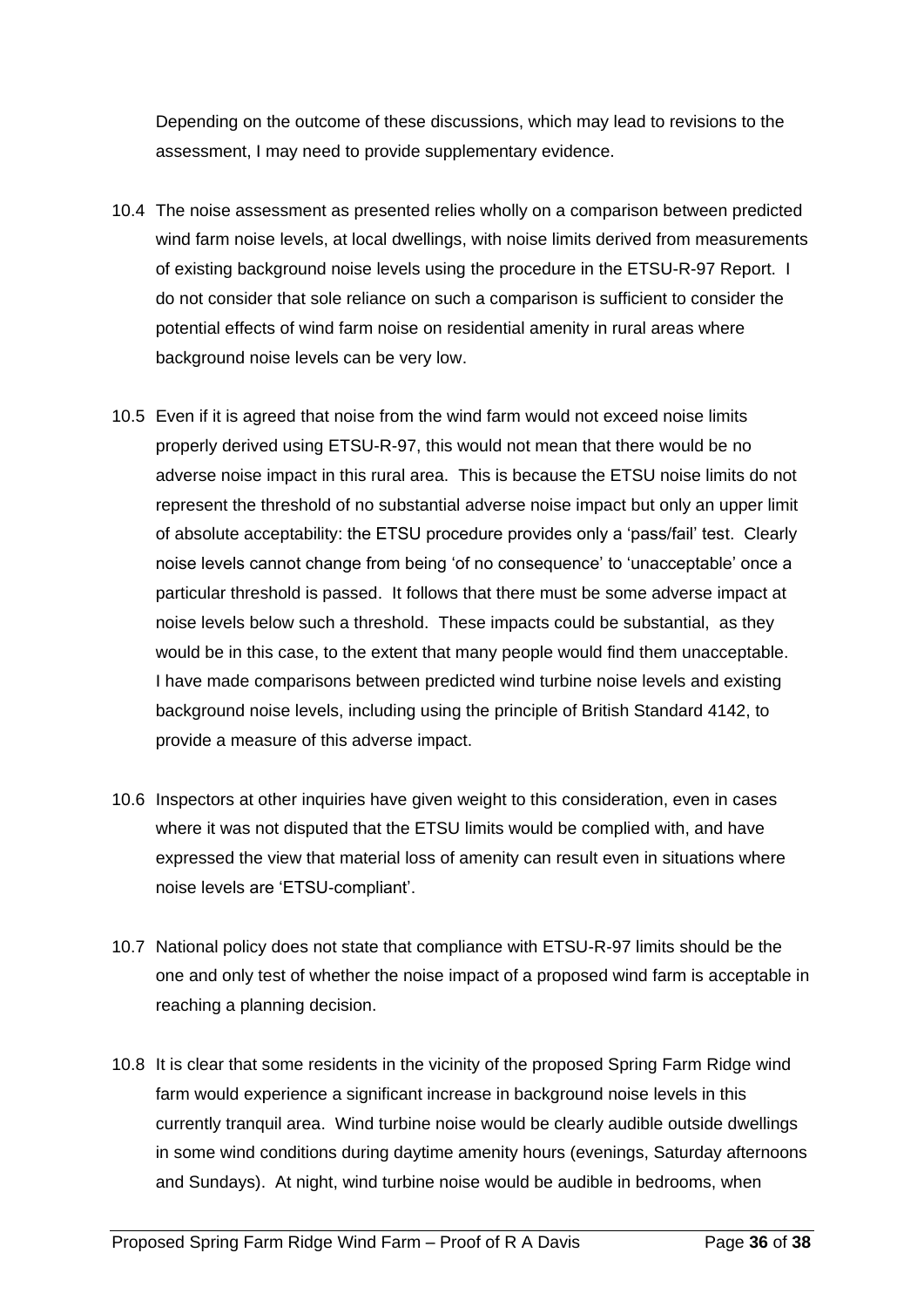windows are open, at a level significantly higher than the background noise level from other sources. At four dwellings in particular, noise levels in bedrooms at night are likely to equal or exceed the WHO recommended limit to avoid sleep disturbance. Residents would suffer a substantial loss of amenity.

- 10.9 Users of the footpaths and bridleways near to and crossing the site would experience high levels of wind turbine noise which would greatly detract from the pleasure of using these rights of way.
- 10.10There is a risk that the wind turbine noise would exhibit enhanced amplitude modulation (a pronounced 'swish' or 'thump'), audible at dwellings. The causes of amplitude modulation are complex and not fully understood, and the risk of its occurring cannot be quantified. The occurrence of enhanced amplitude modulation would result in wind turbine noise being more noticeable and intrusive than steady noise of the same level of the same measured noise level. There are significant difficulties in framing a condition to address enhanced amplitude modulation although such a condition could be imposed if permission is to be granted.
- 10.11I conclude that the development as proposed would have substantial adverse effects on the amenity of the area and the quality of life of people living in the vicinity, by way of noise. In my opinion many residents and visitors to the area would consider the impact of noise to be unacceptable.